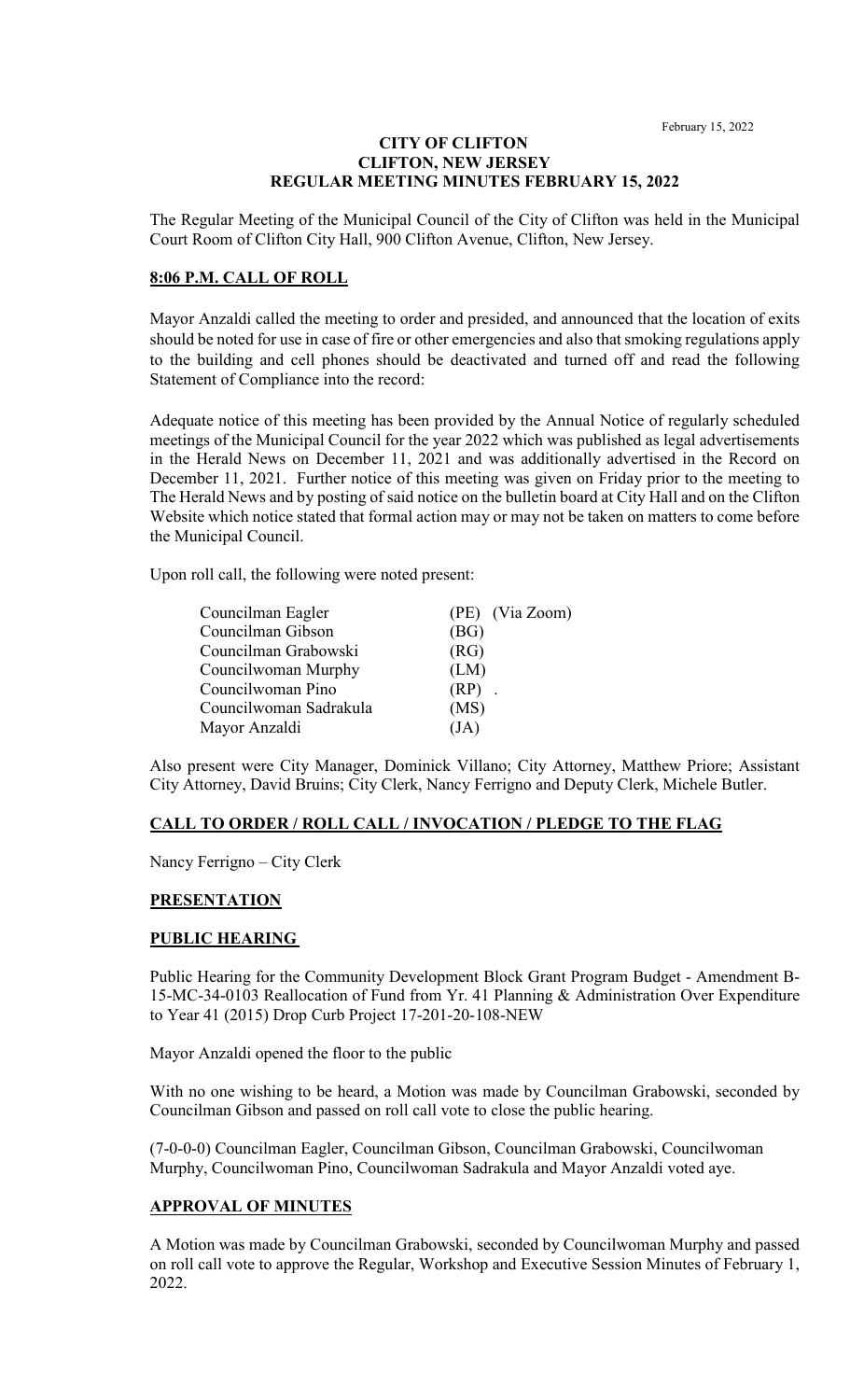(7-0-0-0) Councilman Eagler, Councilman Gibson, Councilman Grabowski, Councilwoman Murphy, Councilwoman Pino, Councilwoman Sadrakula and Mayor Anzaldi voted aye.

# **COMMUNICATIONS FROM THE CITY MANAGER**

- C-1 William Palumbo Assistant Assessor, Regulatory Affairs, resigned his position effective 01/29/2022.<br>C-2 George Edw
- George Edwards Motor Broom Driver D.P.W., promoted effective 12/16/2021 at \$56,000. annually.
- C-3 Thomas Fantozzi Heavy Equipment Operator, D.P.W., promoted effective 02/01/2022 at \$58,000. annually.
- C-4 Alberto Perez Equipment Operator D.P.W., retired his position effective 02/01/2022.
- C-5 John Cusack Police Sergeant Public Safety, retired his position effective 02/01/2022.

## **COMMUNICATIONS MEETING MINUTES**

- C-6 Minutes of Clifton Traffic Safety Council of January 20, 2022
- C-7 Minutes of North Jersey District Water Supply Commission of December 15, 2021
- C-8 Minutes of Board of Adjustment Special Meeting of January 26, 2022 and Regular
- Meeting of February 2, 2022
- C-9 Minutes of Alcoholic Beverage Control Board of January 12, 2022

## **SECOND READING ORDINANCES**

## **A. Adoption of Ordinance 7692-22**

## **B. Public Hearing on Ordinance 7692-22**

Mayor Anzaldi opened the floor to the public with regard to the Ordinance 7692-22

With no one wishing to be heard, a Motion was made by Councilman Gibson, seconded by Councilman Grabowski and passed on roll call vote to close the public hearing.

The following entitled ordinance had been introduced and having passed on first reading, which first reading was by title and said entitled ordinance having been published according to the law and thereafter placed on the Agenda of the present meeting, said ordinance was brought up for public hearing at the opening of such hearing said ordinance was given a second reading which reading was by title and all persons interested having been given an opportunity to be heard concerning said ordinance and upon motion, adopted said hearing was closed and said ordinance was thereafter finally passed without amendments, upon motion regularly made by Councilman Gibson, seconded by Councilman Grabowski and carried by roll call vote.

# **An Ordinance to Amend, Revise and Supplement Chapter 439 of the Code of the City of Clifton, entitled "Vehicles and Traffic", More Particularly Section 439-38 Thereof, entitled "Handicapped Parking on Streets for Private Residences" (Deletes 2 Restricted Handicapped Spaces)**

(7-0-0-0) Councilman Eagler, Councilman Gibson, Councilman Grabowski, Councilwoman Murphy, Councilwoman Pino, Councilwoman Sadrakula and Mayor Anzaldi voted aye.

## **C. Adoption of Ordinance 7693-22**

## **D. Public Hearing on Ordinance 7693-22**

Mayor Anzaldi opened the floor to the public with regard to the Ordinance 7693-22

With no one wishing to be heard, a Motion was made by Councilman Grabowski, seconded by Councilman Eagler and passed on roll call vote to close the public hearing.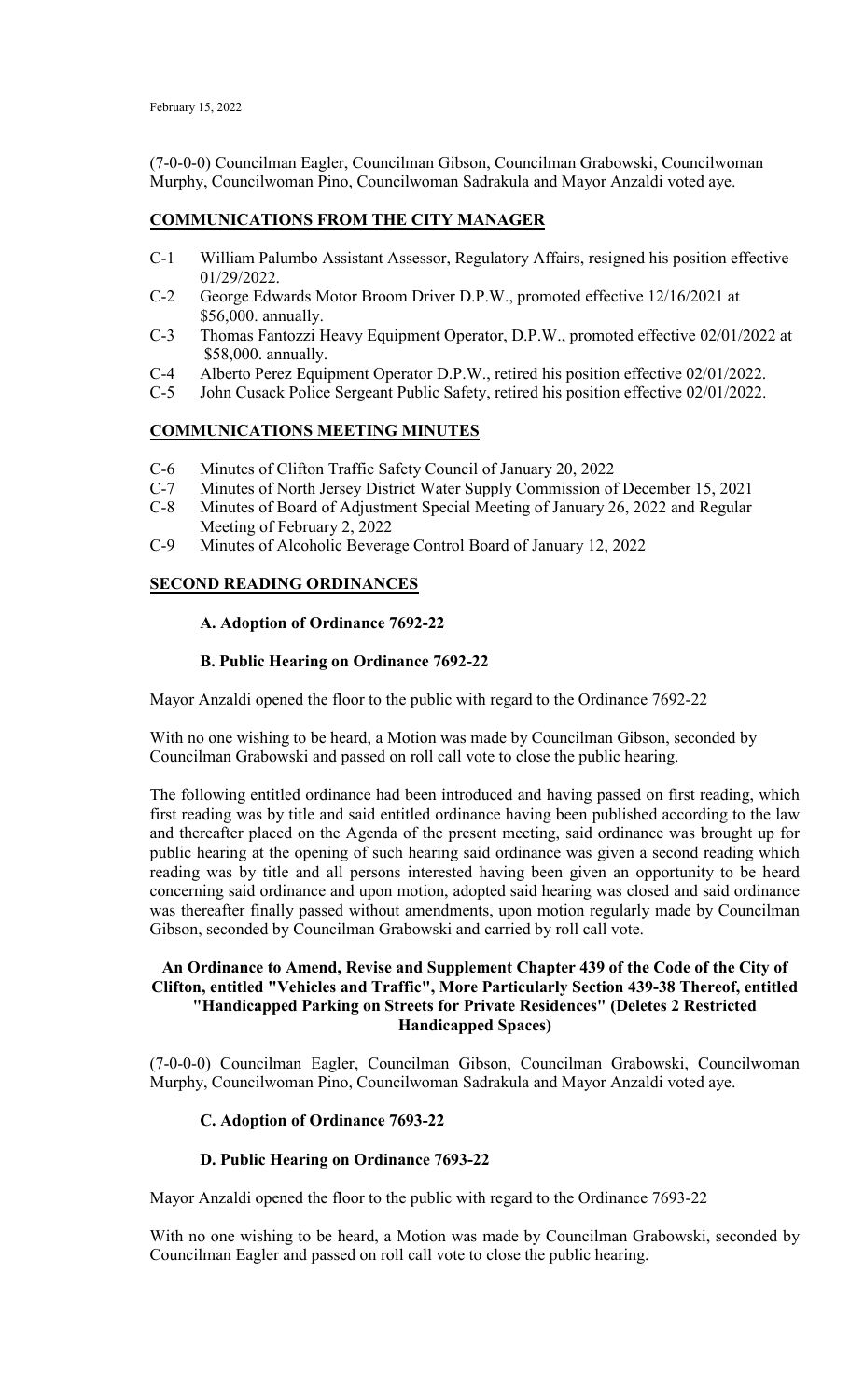The following entitled ordinance had been introduced and having passed on first reading, which first reading was by title and said entitled ordinance having been published according to the law and thereafter placed on the Agenda of the present meeting, said ordinance was brought up for public hearing at the opening of such hearing said ordinance was given a second reading which reading was by title and all persons interested having been given an opportunity to be heard concerning said ordinance and upon motion, adopted said hearing was closed and said ordinance was thereafter finally passed without amendments, upon motion regularly made by Councilman Grabowski, seconded by Councilman Eagler and carried by roll call vote.

#### **An Ordinance to Amend, Revise and Supplement Chapter 439 of the Code of the City of Clifton, entitled "Vehicles and Traffic", More Particularly Section 439-38 Thereof, entitled "Handicapped Parking on Streets for Private Residences" (Adds 10 Restricted Handicapped Spaces)**

(7-0-0-0) Councilman Eagler, Councilman Gibson, Councilman Grabowski, Councilwoman Murphy, Councilwoman Pino, Councilwoman Sadrakula and Mayor Anzaldi voted aye.

#### **E. Adoption of Ordinance 7694-22**

#### **F. Public Hearing on Ordinance 7694-22**

Mayor Anzaldi opened the floor to the public with regard to the Ordinance 7694-22

With no one wishing to be heard, a Motion was made by Councilwoman Murphy, seconded by Councilman Grabowski and passed on roll call vote to close the public hearing.

The following entitled ordinance had been introduced and having passed on first reading, which first reading was by title and said entitled ordinance having been published according to the law and thereafter placed on the Agenda of the present meeting, said ordinance was brought up for public hearing at the opening of such hearing said ordinance was given a second reading which reading was by title and all persons interested having been given an opportunity to be heard concerning said ordinance and upon motion, adopted said hearing was closed and said ordinance was thereafter finally passed without amendments, upon motion regularly made by Councilwoman Murphy, seconded by Councilman Grabowski and carried by roll call vote.

#### **An Ordinance to Amend, Revise and Supplement Chapter 223 of the Code of the City of Clifton, entitled "Fees", Section 223-30, Entitled "Accident Reports" (Establishes Fee for Online Access to Police Accident Reports and Amends Fee for Reports Requested Other than in Person or Online)**

(7-0-0-0) Councilman Eagler, Councilman Gibson, Councilman Grabowski, Councilwoman Murphy, Councilwoman Pino, Councilwoman Sadrakula and Mayor Anzaldi voted aye

## **G. Adoption of Ordinance 7695-22**

#### **H. Public Hearing on Ordinance 7695-22**

A Motion was made by Councilwoman Sadrakula, seconded by Councilman Eagler and passed on roll call vote to table Ordinance 7695-22

# **An Ordinance to Amend, Revise and Supplement Chapter 461 of the Code of the City of Clifton, entitled "Zoning," More Particularly Article IV Thereof, entitled "Bulk, Height and Other Requirements", Section 461-13.1 B Thereof Entitled "Use Regulations" (Adds Additional Paragraph for Attic and Basement Prohibited Uses)**

(7-0-0-0) Councilman Eagler, Councilman Gibson, Councilman Grabowski, Councilwoman Murphy, Councilwoman Pino, Councilwoman Sadrakula and Mayor Anzaldi voted aye.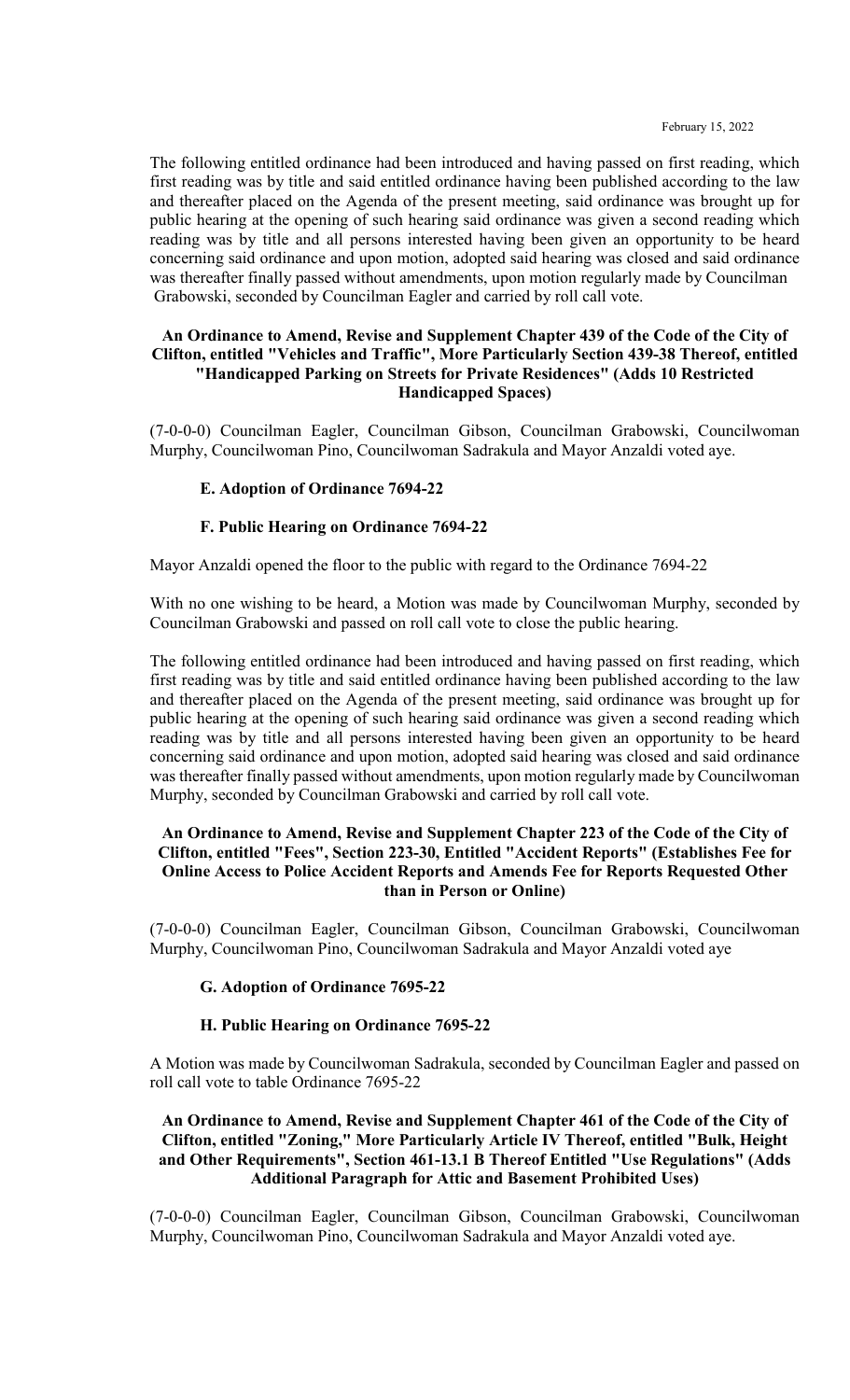#### **I. Adoption of Ordinance 7697-22**

#### **J. Public Hearing on Ordinance 7697-22**

Mayor Anzaldi opened the floor to the public with regard to the Ordinance 7697-22

With no one wishing to be heard, a Motion was made by Councilman Gibson, seconded by Councilwoman Murphy and passed on roll call vote to close the public hearing.

The following entitled ordinance had been introduced and having passed on first reading, which first reading was by title and said entitled ordinance having been published according to the law and thereafter placed on the Agenda of the present meeting, said ordinance was brought up for public hearing at the opening of such hearing said ordinance was given a second reading which reading was by title and all persons interested having been given an opportunity to be heard concerning said ordinance and upon motion, adopted said hearing was closed and said ordinance was thereafter finally passed without amendments, upon motion regularly made by Councilwoman Gibson, seconded by Councilwoman Murphy and carried by roll call vote.

#### **An Ordinance to Amend, Revise and Supplement Chapter 99 of the Code of the City of Clifton, entitled "Salaries and Compensation", More Particularly Article V Thereof, entitled "School Crossing Guards" (Establishes Salaries and Compensation for 2021, 2022, 2023, 2024 and 2025)**

(7-0-0-0) Councilman Eagler, Councilman Gibson, Councilman Grabowski, Councilwoman Murphy, Councilwoman Pino, Councilwoman Sadrakula and Mayor Anzaldi voted aye.

#### **FIRST READING ORDINANCES**

#### **A. Introduction of Ordinance 7698-22**

The entitled ordinance was introduced and read by the City Clerk, as first reading, which reading was by title, passed upon motion made by Councilman Gibson, seconded by Councilman Grabowski and carried by roll call vote.

#### **An Ordinance Accepting, Approving and Authorizing a Deed of Easement with the Evergreen at Clifton Condominium Association, Inc. for Property at Block 59.06, Lot 1 in the City of Clifton in Connection with Construction, Operation and Maintenance of a Sanitary Sewer Line**

It was regularly moved, seconded and carried that the ordinance now pending be further considered for final passage after public hearing at the regular meeting of the Municipal Council to be held Tuesday, March 1, 2022 at 8:00 p.m. and that the City Clerk be authorized to publish said ordinance together with statutory notice as required by law.

(7-0-0-0) Councilman Eagler, Councilman Gibson, Councilman Grabowski, Councilwoman Murphy, Councilwoman Pino, Councilwoman Sadrakula and Mayor Anzaldi voted aye.

#### **B. Introduction of Ordinance 7699-22**

The entitled ordinance was introduced and read by the City Clerk, as first reading, which reading was by title, passed upon motion made by Councilwoman Murphy, seconded by Councilman Gibson and carried by roll call vote.

## **An Ordinance to Amend, Revise and Supplement Chapter 77 of the Code of the City of Clifton, entitled "Police Department", More Particularly Article II Thereof, Entitled "Salaries and Benefits" (Sets Salaries for Police Officers for years 2021, 2022 and 2023 and Amends Other Provisions**

It was regularly moved, seconded and carried that the ordinance now pending be further considered for final passage after public hearing at the regular meeting of the Municipal Council to be held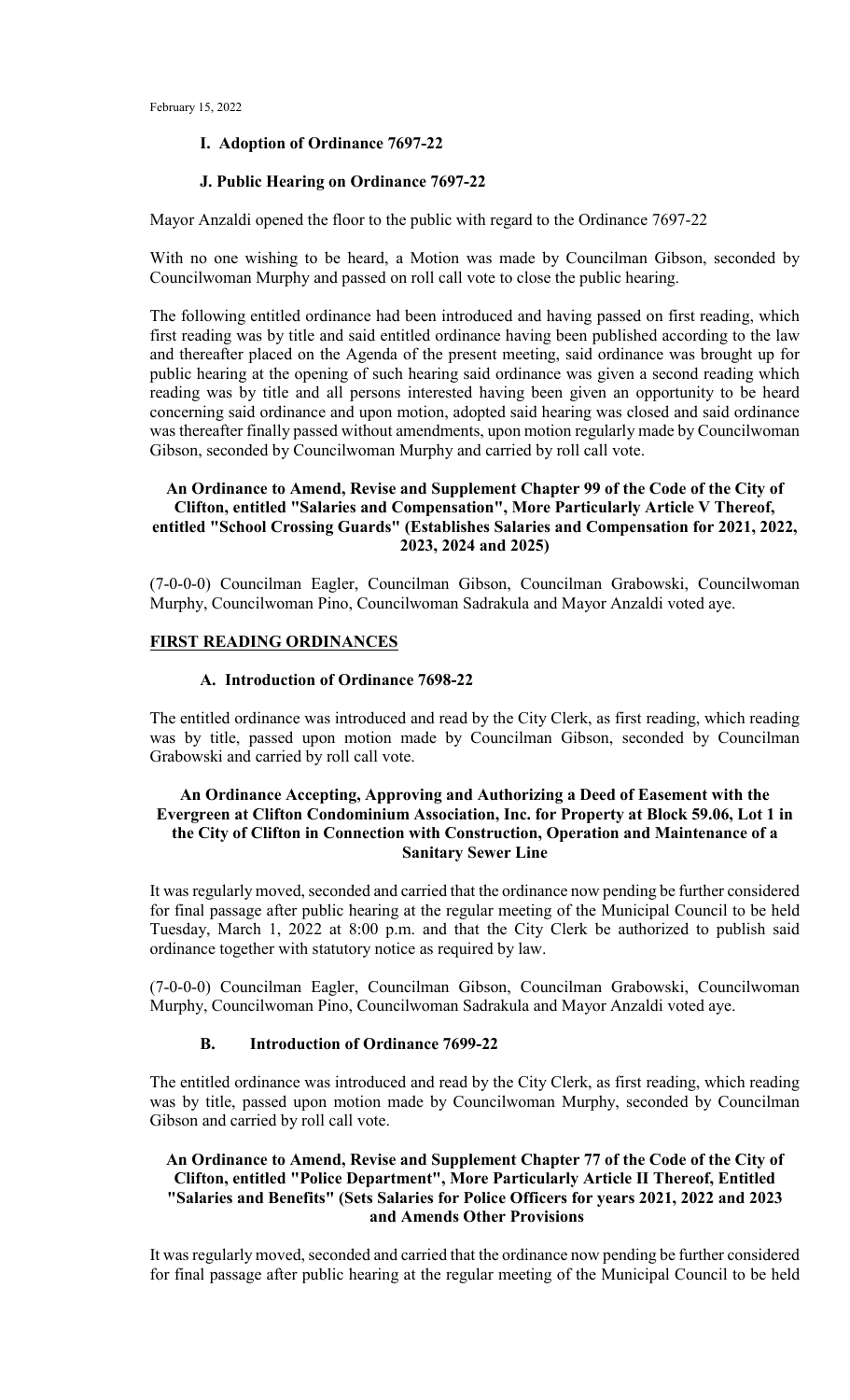Tuesday, March 1, 2022 at 8:00 p.m. and that the City Clerk be authorized to publish said ordinance together with statutory notice as required by law.

(6-0-1-0) Councilman Eagler, Councilman Grabowski, Councilwoman Murphy, Councilwoman Pino, Councilwoman Sadrakula and Mayor Anzaldi voted aye. Councilman Gibson abstained.

# **CITY MANAGER PRIVILEGE**

City Manager, Dominick Villano, had nothing to report.

## **FLOOR TO MEMBERS OF THE PUBLIC**

The following members of the public asked for the City's assistance regarding major flooding at 721 Clifton Avenue: Daniel Hakimi Dr. Koppel Douglas McGuire

Ray Robertello, 66 Woodlawn Ave., announced that February is Black History Month. He asked when the first Civil Rights Commission meeting will take place.

With no one else wishing to be head, a motion was made by Councilman Grabowski, seconded by Councilwoman Murphy and passed on roll call vote to close the public session.

(7-0-0-0) Councilman Eagler, Councilman Gibson, Councilman Grabowski, Councilwoman Murphy, Councilwoman Pino, Councilwoman Sadrakula and Mayor Anzaldi voted aye.

It was announced by Councilwoman Pino that a Civil Rights Commission meeting, consisting of Councilwoman Murphy, Councilwoman Pino and Councilwoman Sadrakula was slated to take place in December, 2021 but due to a member becoming ill, the meeting has to be rescheduled.

Mayor Anzaldi addressed the tenants of 721 Clifton Ave., regarding recent flooding. They were given direction to file Tax Appeals by April 1, 2022. Mayor Anzaldi directed Administration to look into funding that would be available to help the affected businesses.

## **COUNCIL PRIVELEGE**

#### **Councilwoman Murphy**

Councilwoman Murphy addressed the business owners who were affected by recent flooding at 721 Clifton Ave. and stated that the City will do everything they can to help. She expressed her condolences to the family of Police Sergeant Robert Miller on his passing.

## **Councilwoman Pino**

Councilwoman Pino offered her condolences to the family of Police Sergeant Robert Miller on his passing. She discussed having the City provide snow removal from the Skate Park surfaces. Mayor Anzaldi directed Administration to place a discussion item on the next agenda regarding snow removal in the Skate Park. Councilwoman Pino addressed the concerns of the tenants of 721 Clifton Avenue who experienced recent flooding. Councilwoman Pino publicized her support of a local small business

#### **Councilwoman Sadrakula**

Councilwoman Sadrakula expressed her condolences to the family of Police Sergeant Robert Miller on his passing. She discussed adding account names on resolutions, a recent rash of thefts from cars, gangs loitering in the area of Park Slope and the repainting of crosswalks. She asked for a report of overtime for one year for the Fire Department by rank. She urged the tenants of 791 Clifton Avenue, who recently experienced major flooding, to meet with the City Tax Assessor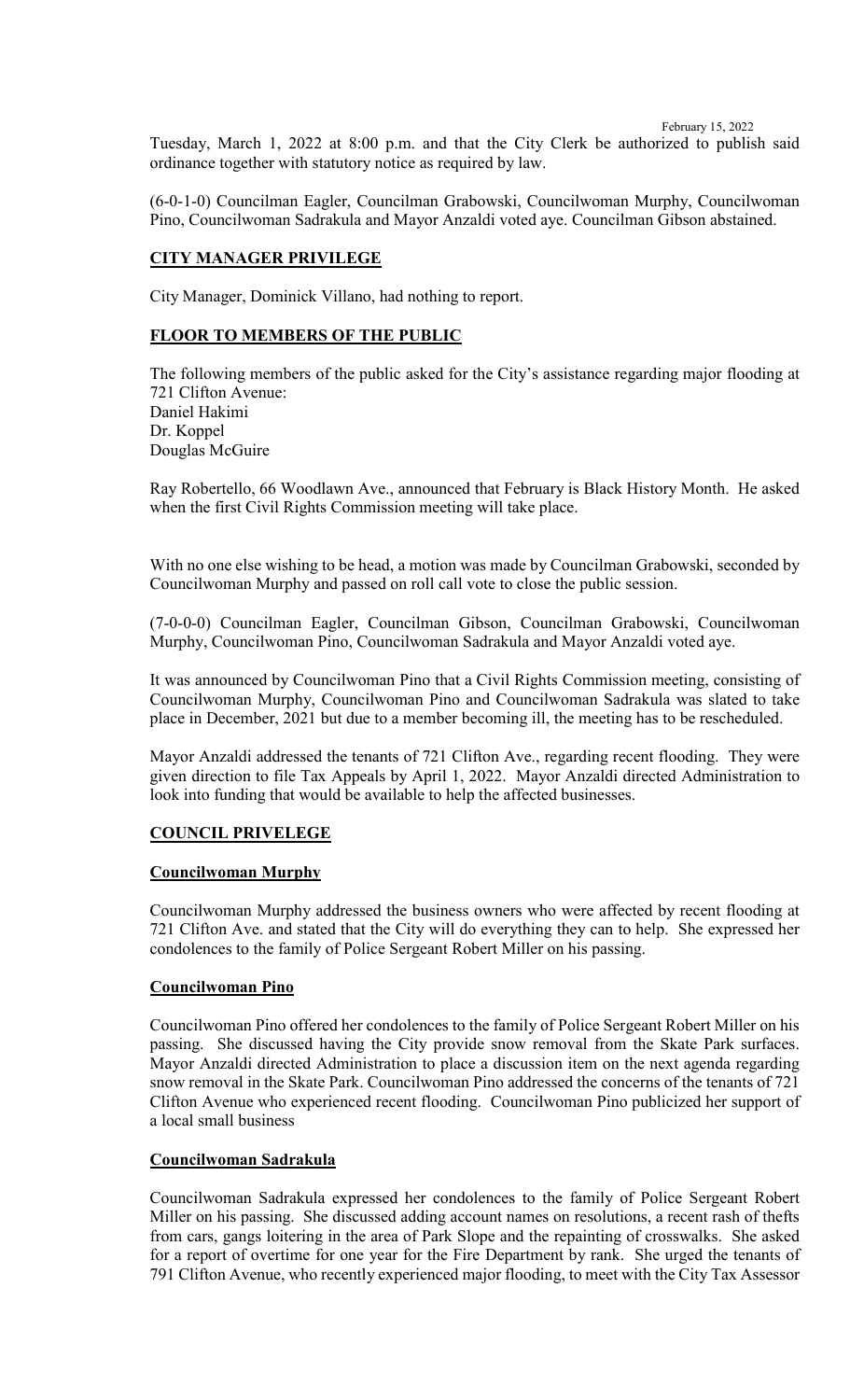to discuss reducing their taxes. Councilwoman Sadrakula informed Mr. Robertello that a Civil Rights Commission meeting was postponed due to her being ill and will be rescheduled. She wished Councilman Eagler a speedy recovery.

#### **Councilman Eagler**

Councilman Eagler expressed his condolences to the family of Police Sergeant Robert Miller on his passing. He announced that March is Women's Month and he asked all Council Members to submit a name of a woman to be recognized at the March 15, 2022 meeting. Councilman Eagler discussed a program run by AARP to assist seniors apply for tax freezes. He asked that everyone pray for peace in Ukraine and announced that Saint Peter's Haven food bank is in need of donations.

City Clerk, Nancy Ferrigno, asked that each Council Member submit to her by email, the name of a woman to be recognized at the March 15, 2022 Council Meeting.

## **Councilman Gibson**

Councilman Gibson expressed his condolences to the family of Police Sergeant Robert Miller on his passing. He spoke about the kind and exceptional character of Sergeant Miller. Councilman Gibson thanked local realtor Mahmoud Jibara for sending residents recycling information. He congratulated Police Sergeant John Cusack on his recent retirement. Councilman Gibson addressed the tenants that experienced flooding at 721 Clifton Avenue.

# **Councilman Grabowski**

Councilman Grabowski offered his condolences to the family of Police Sergeant Robert Miller on his passing. He assured the tenants of 721 Clifton Avenue that the City would help find resources to help them with the problems they are experiencing due to a recent flood. Councilman Grabowski announced that dog licenses can now be applied and paid for on-line or in person. He announced that the Botany Village Health Satellite office is slated to open in April. Councilman Grabowski wished Mayor Anzaldi a Happy Birthday.

## **Mayor Anzaldi**

Mayor Anzaldi addressed the tenants from 721 Clifton Avenue who experienced recent flooding and told them that the situation will be looked into. Mayor Anzaldi expressed his condolences to the family of Police Sergeant Robert Miller and stated that his memorial service was very moving and showed a great amount of respect for Sergeant Miller and his family. Mayor Anzaldi expressed his displeasure regarding a woman in New York City who complained about road closures during a funeral for a New York City Police Officer who was killed in the line of duty.

## **RESOLUTIONS VOTED ON SEPERATELY**

A Motion was made by Councilman Grabowski, seconded by Councilwoman Murphy and passed on roll call vote to have Councilman Gibson chair.

A Motion was made by Councilman Grabowski, seconded by Councilwoman Murphy and passed on roll call to vote on the following items separately:

Item 5367, Page 9

R072-22 Claims List – February 15, 2022

Resolution: Approve Claims List Resolution for the February 15, 2022 City Council Meeting

#### **RESOLUTION TO APPROVE CLAIMS TO BE PAID MEETING OF February 15, 2022**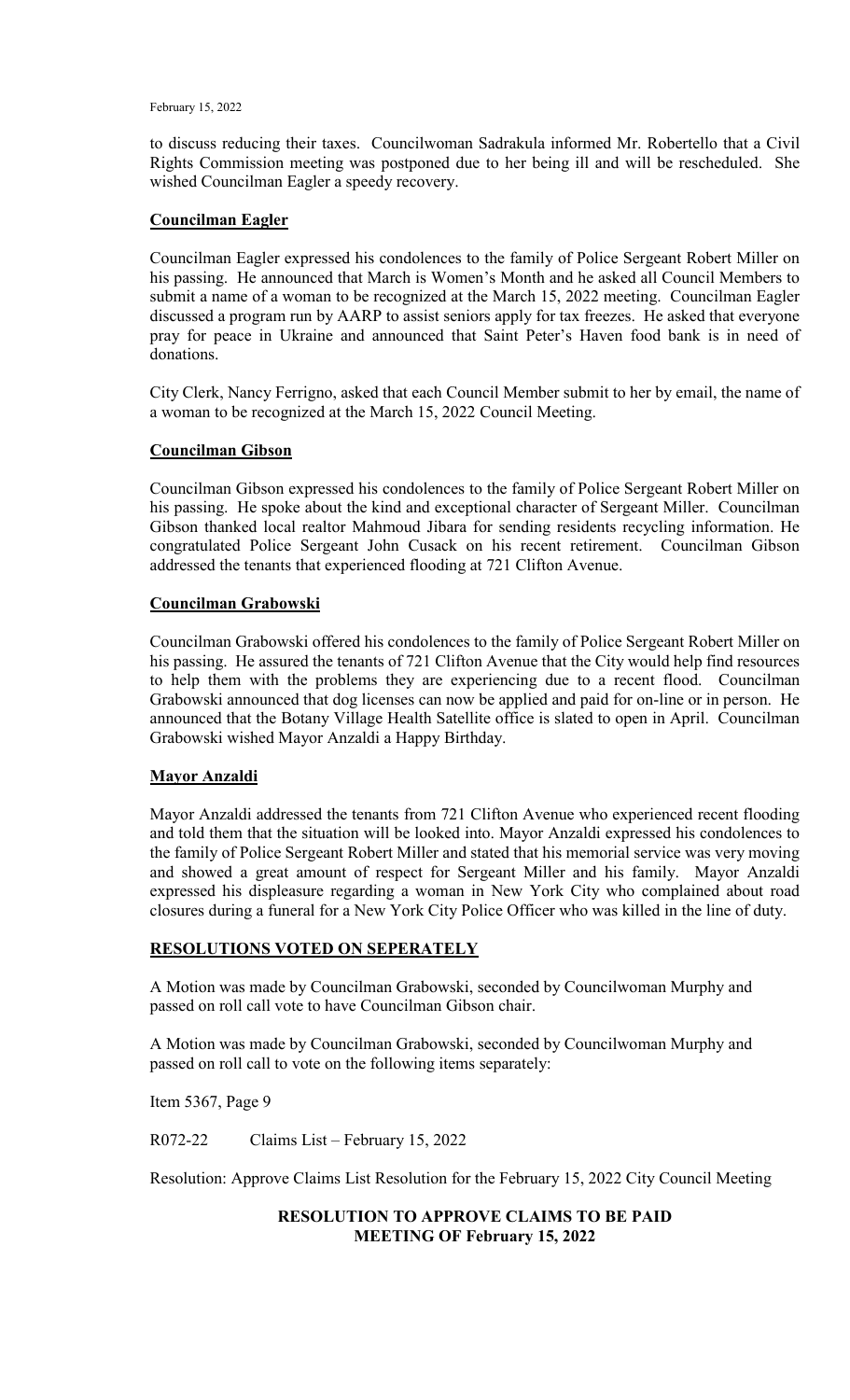Resolved that all claims on the attached sheets are approved as reasonable and proper claims against the City of Clifton.

| <b>Current Fund</b>               | \$<br>30,075,511.61 |
|-----------------------------------|---------------------|
| <b>Grant Fund</b>                 | \$<br>179,422.99    |
| General Capital Fund              | \$<br>47,713.45     |
| Sewer Utility -Operating          | \$<br>1,940,266.81  |
| Sewer Utility-Capital             | \$<br>46,367.35     |
| Developers Escrow                 | \$<br>8,320.00      |
| Dog Trust                         | \$<br>300.00        |
| Police Extra Duty                 | \$                  |
| <b>Trust Other</b>                | \$<br>71,036.30     |
| Section 8 Public Housing          | \$<br>296,297.41    |
| <b>Community Development</b>      | \$<br>5,243.03      |
| Payroll Agency                    | \$                  |
| <b>COAH</b>                       | \$                  |
| Self Insurance                    | \$<br>849,391.77    |
| Self Insurance 11                 | \$                  |
| <b>Fire Dedicated Penalties</b>   | \$                  |
| Revolving Loan Fund               | \$                  |
| Tax Title Lien Redemption         | \$<br>169,600.00    |
| Unemployment Trust Fund           | \$                  |
| Library                           | \$                  |
| <b>General Liability Trust</b>    | \$<br>47, 840.07    |
| <b>Workers Compensation Trust</b> | \$<br>45,668.58     |
| Federal DOJ Forfeiture            | \$                  |
|                                   |                     |

# **TOTAL CLAIMS \$ 33,782,979,37**

(6-0-1-0) Councilman Eagler, Councilman Gibson, Councilman Grabowski, Councilwoman Murphy, Councilwoman Pino and Councilwoman Sadrakula voted aye. Mayor Anzaldi abstained.

-------------------------

A Motion was made by Councilman Eagler, seconded by Councilman Grabowski and passed on roll call to vote on the following resolutions separately:

R072-22 Claims List – February 15, 2022

Resolution: Approve Claims List Resolution for the February 15, 2022 City Council Meeting

#### **RESOLUTION TO APPROVE CLAIMS TO BE PAID MEETING OF February 15, 2022**

Resolved that all claims on the attached sheets are approved as reasonable and proper claims against the City of Clifton.

| <b>Current Fund</b>          |    | \$30,075,511.61 |
|------------------------------|----|-----------------|
| <b>Grant Fund</b>            |    | 179,422.99      |
| General Capital Fund         |    | 47,713.45       |
| Sewer Utility -Operating     |    | 1,940,266.81    |
| Sewer Utility-Capital        |    | 46,367.35       |
| Developers Escrow            |    | 8,320.00        |
| Dog Trust                    |    | 300.00          |
| Police Extra Duty            | S  |                 |
| Trust Other                  |    | 71,036.30       |
| Section 8 Public Housing     | \$ | 296,297.41      |
| <b>Community Development</b> |    | 5,243.03        |
| Payroll Agency               |    |                 |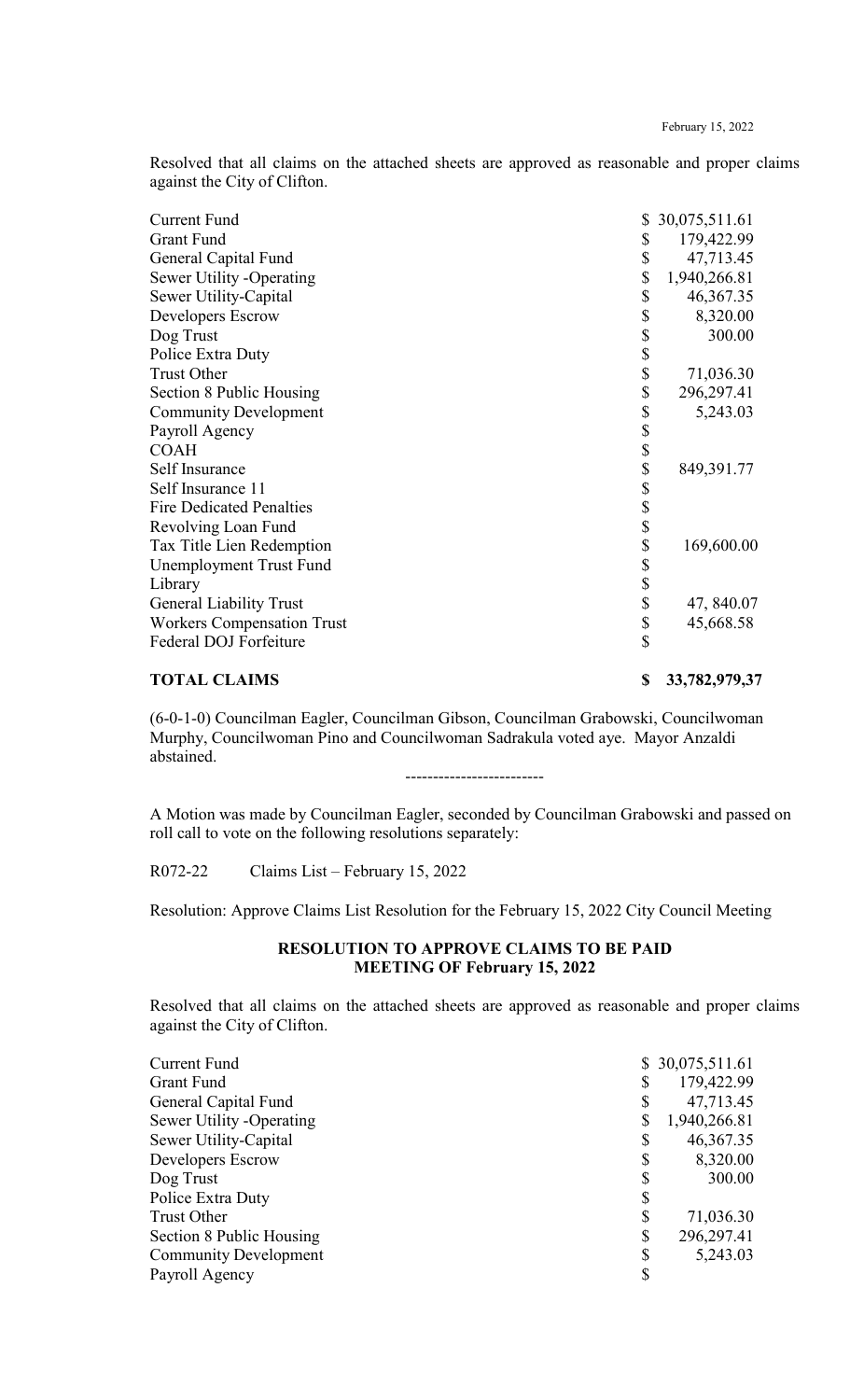| <b>TOTAL CLAIMS</b>               | \$<br>33,782,979,37 |
|-----------------------------------|---------------------|
| Federal DOJ Forfeiture            | \$                  |
| <b>Workers Compensation Trust</b> | \$<br>45,668.58     |
| <b>General Liability Trust</b>    | \$<br>47, 840.07    |
| Library                           |                     |
| Unemployment Trust Fund           | \$                  |
| Tax Title Lien Redemption         | \$<br>169,600.00    |
| Revolving Loan Fund               | \$                  |
| <b>Fire Dedicated Penalties</b>   |                     |
| Self Insurance 11                 |                     |
| Self Insurance                    | \$<br>849,391.77    |
| <b>COAH</b>                       | \$                  |

(6-1-0-0) Councilman Eagler, Councilman Gibson, Councilman Grabowski, Councilwoman Murphy, Councilwoman Pino and Mayor Anzaldi voted aye. Councilwoman Sadrakula voted nay.

R093-22 Resolution Awarding Contract to DeCotiis, FitzPatrick, Cole & Giblin, LLP for Labor Counsel Services for the Term March 1, 2022 Thru February 28, 2023

**-------------------------**

#### **RESOLUTION AWARDING CONTRACT TO DE COTIIS, FITZ PATRICK, COLE & GIBLIN, LLP FOR LABOR COUNSEL SERVICES FOR THE TERM MARCH 1, 2022 THRU FEBRUARY 28, 2023**

**WHEREAS**, the City of Clifton requires the services of Labor Counsel to perform certain legal services for the City of Clifton; and

**WHEREAS**, the firm of DeCotiis, FitzPatrick & Cole, LLP, of Paramus, NJ, has been performing said services for the City of Clifton in a satisfactory manner, and the Mayor and Municipal Council wish to award a contract therefor for a period of one year commencing March 1, 2022 and ending February 28, 2023, at a fee of \$175/hr for partners and \$150/hr for associates, not to exceed \$140,000.00 for the term of the contract; and

**WHEREAS**, any fee in excess of \$140,000.00 for the contract term shall require the approval of the Municipal Council and the adoption of a supplementary resolution; and

**WHEREAS**, the services to be performed are professional and/or extraordinary unspecifiable services, within the meaning of those terms as used in the Local Public Contracts Law, N.J.S.A. 40A:11-1 et seq., and, accordingly, a contract may be awarded therefor without public advertising for bids and bidding in accordance with N.J.S.A 40A:11-5; and

**WHEREAS**, the award is of a non-fair and open contract in accordance with N.J.S.A 19:44-A-20.5; and

**WHEREAS**, the estimated value of the contract is expected to be in excess of \$17,500.00, and the duration of the contract is until February 28, 2023; and

**WHEREAS**, the Business Entity Disclosure Certification has been received from counsel and is incorporated in the contract awarded hereby, along with the Determination of Value; and

**WHEREAS**, there are funds available for the payment of the aforesaid services and the Chief Financial Officer has endorsed a Certification of Funds hereon;

#### **NOW, THEREFORE, BE IT RESOLVED**, that:

1. A contract for professional labor counsel services is awarded to DeCotiis, FitzPatrick, Cole & Giblin, LLP, for the term commencing March 1, 2022 and ending February 28, 2023, at a fee of \$175/hr for partners and \$150/hr for associates, not to exceed \$140,000.00 for the term of the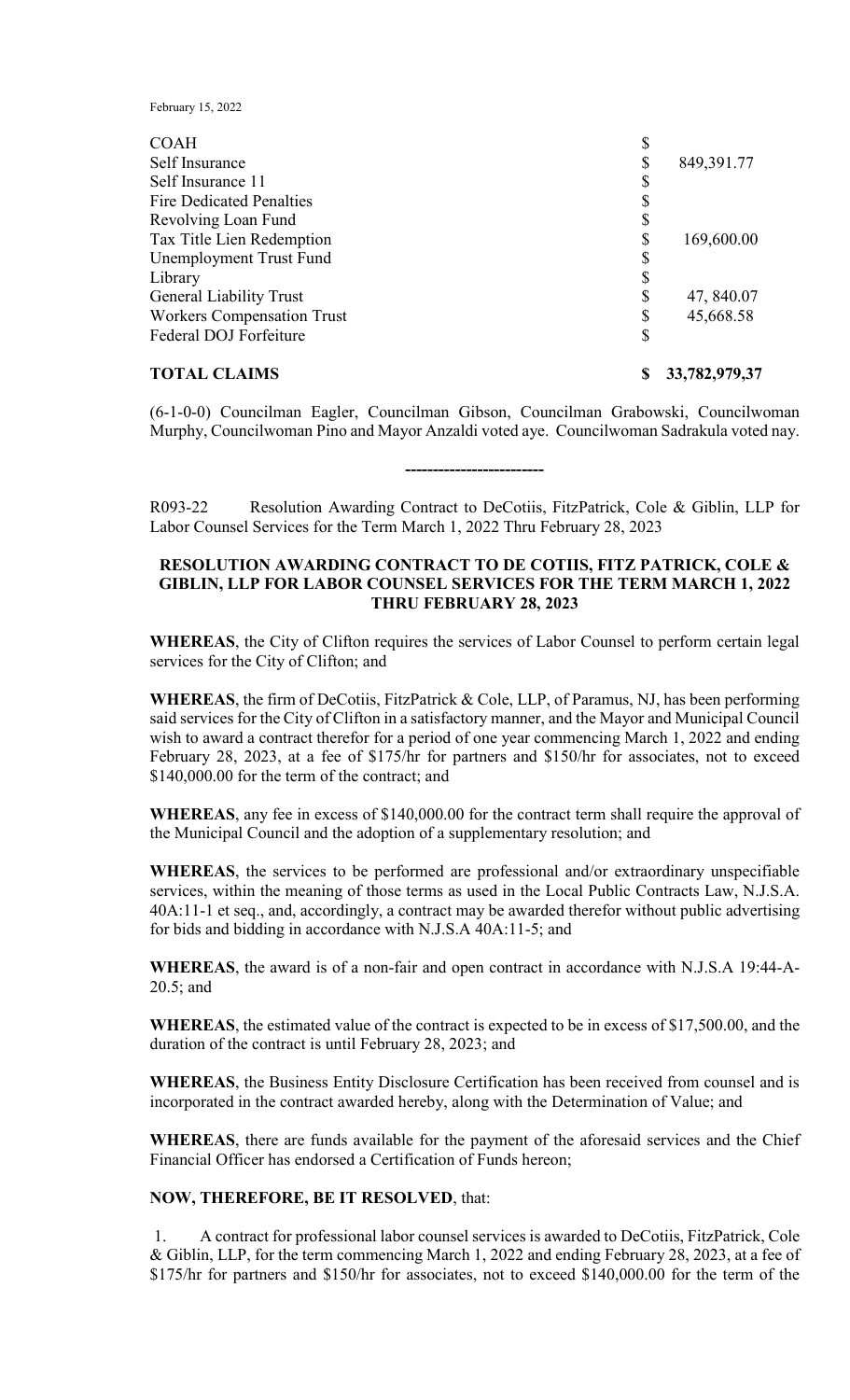contract without the express approval of the Municipal Council and adoption of a supplementary resolution.

2. The required Certificate of Availability of Funds for the above contract has been obtained from the Chief Financial Officer of the City of Clifton.

3. The Mayor and City Clerk are authorized and directed to execute a contact on behalf of the City of Clifton.

4. The original of this resolution and the agreement in question shall be placed on file and made available for public inspection in the City Clerk's Office of the City of Clifton.

5. The following short notice be printed once in a legal newspaper of the City of Clifton:

# **CITY OF CLIFTON NOTICE OF CONTRACT AWARDED**

The City of Clifton has awarded a renewal of a professional services contract without competitive bidding pursuant to N.J.S.A. 40A:11-5(1)(a). This contact and the authorizing resolution are available for public inspection in the Office of the City Clerk.

|           | Awarded to: DeCotiis, FitzPatrick, Cole & Giblin, LLP, Paramus, NJ  |
|-----------|---------------------------------------------------------------------|
| Services: | <b>Labor Counsel Services</b>                                       |
| Amount:   | $$175/hr$ partners - $$150/hr$ associates; not to exceed $$140,000$ |
| Term:     | $3/1/22 - 2/28/23$                                                  |

(6-1-0-0) Councilman Eagler, Councilman Gibson, Councilman Grabowski, Councilwoman Murphy, Councilwoman Pino and Mayor Anzaldi voted aye. Councilwoman Sadrakula voted nay.

#### **RESOLUTIONS**

A Motion was made by Councilman Gibson, seconded by Councilman Grabowski and passed on roll call vote to move the group.

(7-0-0-0) Councilman Eagler, Councilman Gibson, Councilman Grabowski, Councilwoman Murphy, Councilwoman Pino, Councilwoman Sadrakula and Mayor Anzaldi voted aye.

R073-22 Reclassification of Payments

## **RESOLUTION RECLASSIFICATION OF PAYMENTS**

**BE IT RESOLVED**, by the Mayor and City Council of the City of Clifton, County of Passaic, State of New Jersey, that the Chief Financial Officer is hereby authorized to reclassify the following payments as follows:

| CHECK#                  | <b>DATE</b> | <b>PAYEE</b>                                 | AMT.        | <b>FROM</b>       | <b>TO</b>         |
|-------------------------|-------------|----------------------------------------------|-------------|-------------------|-------------------|
| 126633                  | 10/15/2019  | MOTT MACDONALD LLC                           | \$10,550.00 | 02-213-40-707-098 | 04-215-55-957-701 |
| 129124                  | 06/03/2020  | MOTT MACDONALD LLC                           | \$4,420.00  | 02-213-40-707-098 | 04-215-55-957-701 |
| 129531                  | 07/08/2020  | MOTT MACDONALD LLC                           | \$4,220.00  | 02-213-40-707-098 | 04-215-55-957-701 |
| 131650                  | 12/15/2020  | MOTT MACDONALD LLC                           | \$1,910.00  | 02-213-40-707-098 | 04-215-55-957-701 |
| 128396                  | 03/17/2020  | C. GENERDI CONTRACTING,<br>INC.              | \$5,640.00  | 02-213-40-707-098 | 04-215-55-957-701 |
| ACH90035<br>1 (partial) | 11/04/2021  | <b>FLANAGAN'S</b><br>CONTRACTING GROUP, INC. | \$26,740.00 | 04-215-55-957-701 | 02-213-40-707-098 |

-------------------------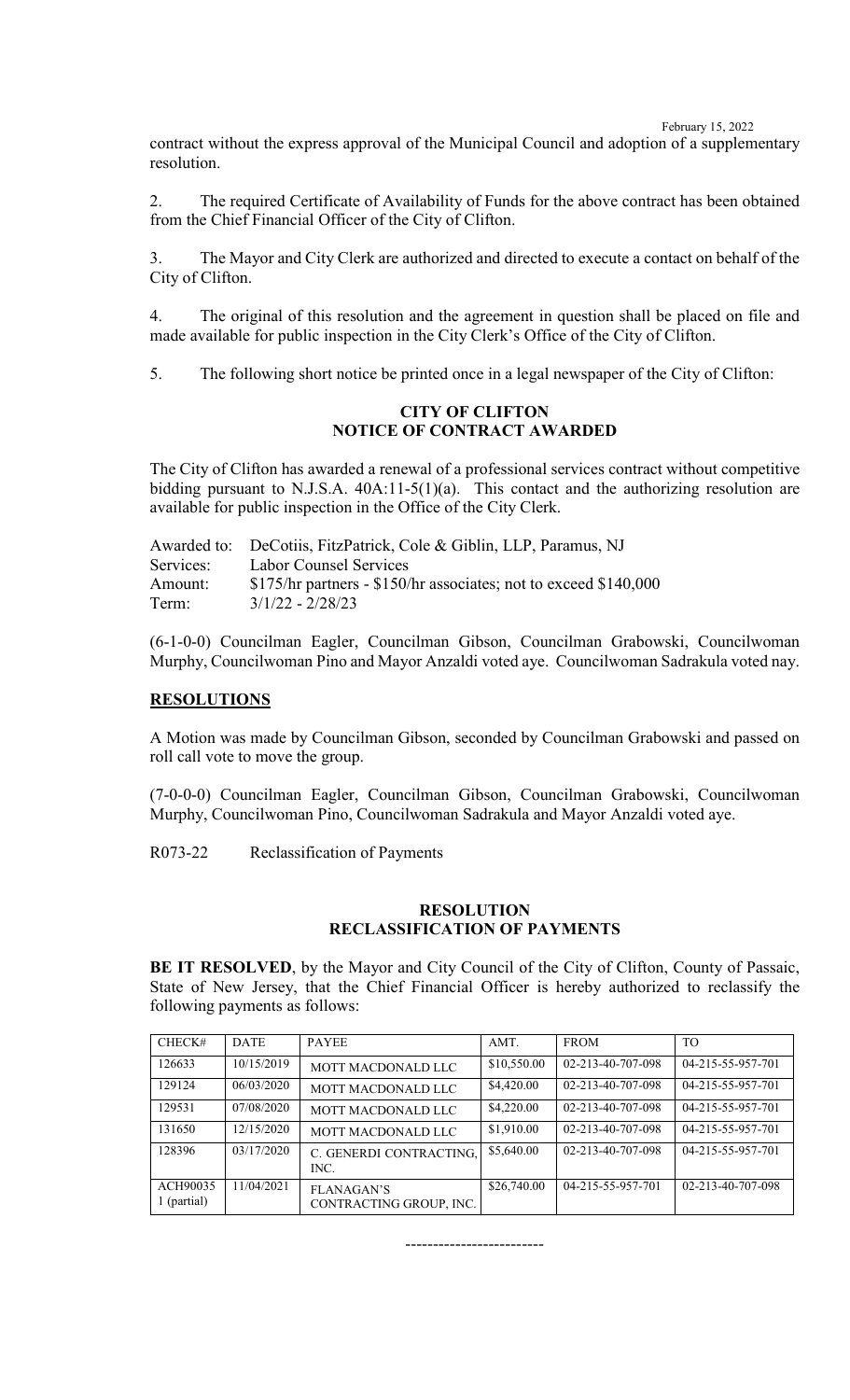R074-22 Resolution Awarding Professional Engineering and Design Services Contract to Mott MacDonald for Hird Park Improvements Project

#### **RESOLUTION AWARDING PROFESSIONAL ENGINEERING AND DESIGN SERVICES CONTRACT TO MOTT MAC DONALD FOR HIRD PARK IMPROVEMENTS PROJECT**

**WHEREAS**, the City of Clifton requires professional engineering and design services in connection with the Hird Park Improvements Project; and

**WHEREAS**, the City Engineer recommends that a contract for engineering and design services be awarded to Mott MacDonald in accordance with its submitted proposal, dated January 7, 2022, for only Tasks 1-6, in the amount not to exceed \$26,500.00; and

**WHEREAS**, after reviewing the proposal and upon the recommendation of the City Engineer, the Municipal Council wishes to award a contract to Mott MacDonald for the provision of said services, in the amount not to exceed \$26,500.00; and

**WHEREAS**, the subject matter is professional services and may be awarded without public advertising for bids and bidding therefor under *N.J.S.A.* 40A:11-5 *et seq.*; and

**WHEREAS**, this award is of a non-fair and open contract in accordance with *N.J.S.A*. 19:44A-20.5, and, therefore, the Business Entity Disclosure Certification has been received from the engineer and is incorporated into the contract awarded hereby, along with the Determination of Value; and

**WHEREAS**, the value of the contract is determined to be not to exceed \$18,500.00, and the duration of the contract is until completion;

**NOW, THEREFORE, BE IT RESOLVED**, that a professional engineering and design services contract in connection with the Hird Park Improvements Project hereby is awarded to **MOTT MAC DONALD**, in accordance with its proposal dated January 7, 2022, for only Tasks 1-6, in the amount not to exceed \$26,500.00 and shall not exceed that amount except upon the adoption of a supplemental resolution authorizing additional funding; and

**BE IT FURTHER RESOLVED**, that the Mayor and City Clerk are hereby authorized and directed to execute a contract on behalf of the City of Clifton, and that the original of this resolution and the contract above referred to be placed on file and made available for inspection at the Office of the City Clerk of the City of Clifton; and

**BE IT FURTHER RESOLVED**, that the following short notice be printed once in a legal newspaper of the City of Clifton:

# **CITY OF CLIFTON NOTICE OF CONTRACT AWARDED**

The City of Clifton has awarded a contract without competitive bidding as a professional service pursuant to *N.J.S.A.* 40:11-5(1)(a). The contract and the resolution authorizing it are available for public inspection in the Office of the City Clerk.

| Awarded to: | Mott MacDonald, Iselin, New Jersey     |
|-------------|----------------------------------------|
| Services:   | <b>Engineering and Design Services</b> |
| Project:    | Hird Park Improvements Project         |
| Cost:       | Not to exceed \$26,500.00              |
| Term:       | Until completion                       |

-------------------------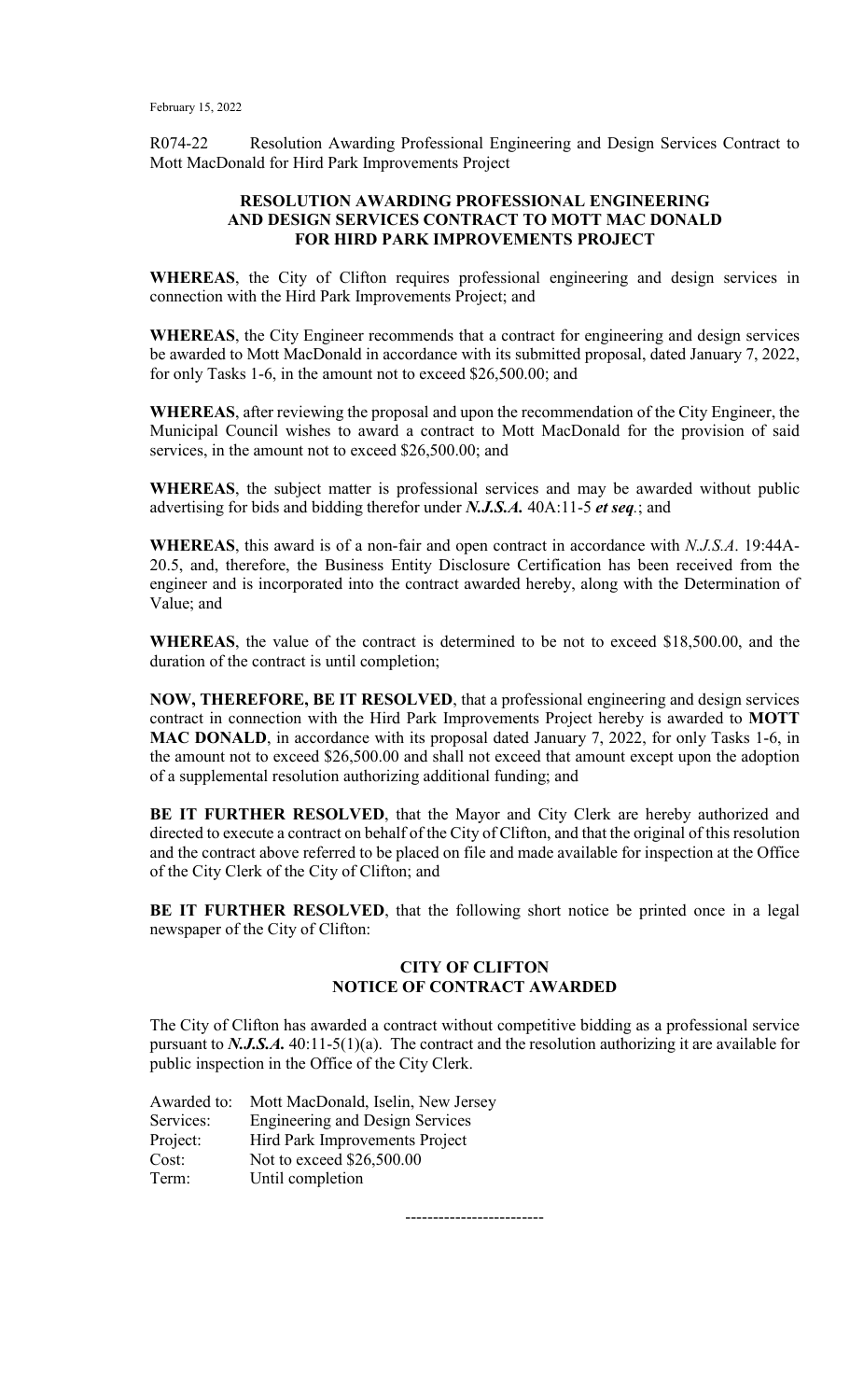R075-22 Resolution Authorizing Change Order with Cost Reduction for Resolution R232- 21 Entitled "Award of Contract to PL Custom Emergency Vehicles, off of a Sourcewell National Cooperative Contract for Two (2) Ambulance and Emergency Medical Transport Vehicles"

# **RESOLUTION AUTHORIZING CHANGE ORDER WITH COST REDUCTION FOR RESOLUTION 232-21 ENTITLED "AWARD OF CONTRACT TO PL CUSTOM EMERGENCY VEHICLES, OFF OF A SOURCEWELL NATIONAL COOPERATIVE CONTRACT FOR TWO (2) AMBULANCE AND EMERGENCY MEDICAL TRANSPORT VEHICLES"**

**WHEREAS**, the Council previously adopted Resolution 232-21 to award a contract for Two (2) Ambulance Transport Vehicles awarded to PL Custom Emergency Vehicles., located at 2201 Atlantic Ave, Manasquan, NJ 08736; and

**WHEREAS,** the contract was amended via resolution 259-21 to add missing costs, which were due to an inadvertent mathematical error on the part of the vendor's pricing calculation, which brought the total not to exceed contract amount to \$575,352.00; and

**WHEREAS,** subsequent to award of contract the City was made aware that costs for this procurement were applicable to funding by the American Rescue Plan Act (ARPA), resulting in an amendment via resolution R062-22 to reclassify the funding source; and

**WHEREAS,** the Fire Chief was made aware that the Stryker Power Cots provided in the proposal from PL Custom Emergency Vehicles were not uniform to the type of cots the City procured during 2020, and as such the vendor has agreed to provide a credit for the cost of the two cots, at \$17,136.00 each, which would reduce the original contract award by \$34,272.00, resulting in a change order and new total not to exceed amount of \$541,080.00; and

**WHEREAS**, the City therefore requests that the above resolution and contract be revised to reflect a change order with a cost reduction of \$34,272.00; and

**NOW, THEREFORE, BE IT RESOLVED**, by the Mayor and Council of the City of Clifton that the aforesaid Resolution be and hereby is amended to reflect the change order with a cost reduction of \$34,272.00, and the new total not to exceed amount of \$541,080.00.

R076-22 Resolution Authorizing Annual Support Agreement for Both the ProPhoenix Computer Aided Dispatch (CAD/RMS) and the Video Interview Module System (Year 9)

-------------------------

#### **RESOLUTION AUTHORIZING ANNUAL SUPPORT AGREEMENT FOR BOTH THE PROPHOENIX COMPUTER AIDED DISPATCH (CAD/RMS) AND THE VIDEO INTERVIEW MODULE SYSTEM (YEAR 9)**

**WHEREAS,** on May 7, 2013, the Mayor and Council approved Resolution (R-33) titled "Resolution Awarding Contract for Computer Aided Dispatch (CAD) Public Safety Software System and Maintenance Contract for Licensed Proprietary Software" to ProPhoenix Corporation; and,

**WHEREAS,** the Maintenance Contract for Licensed Proprietary Software was awarded to ProPhoenix Corporation for a period of nine (9) years (following the first year maintenance which was included in the Public Safety Software Contract) in the total amount of \$630,462.13 and,

**WHEREAS,** Pro Phoenix's invoice also includes the cost of the Video Interview Module Support and Maintenance of \$3,674.52 (\$1654.52+\$2020.00) which was integrated with CAD/RMS system after the award of the original contract; and,

**WHEREAS,** the Annual Maintenance and Support for Year 9 (2022) is in the amount of \$77,598.88; and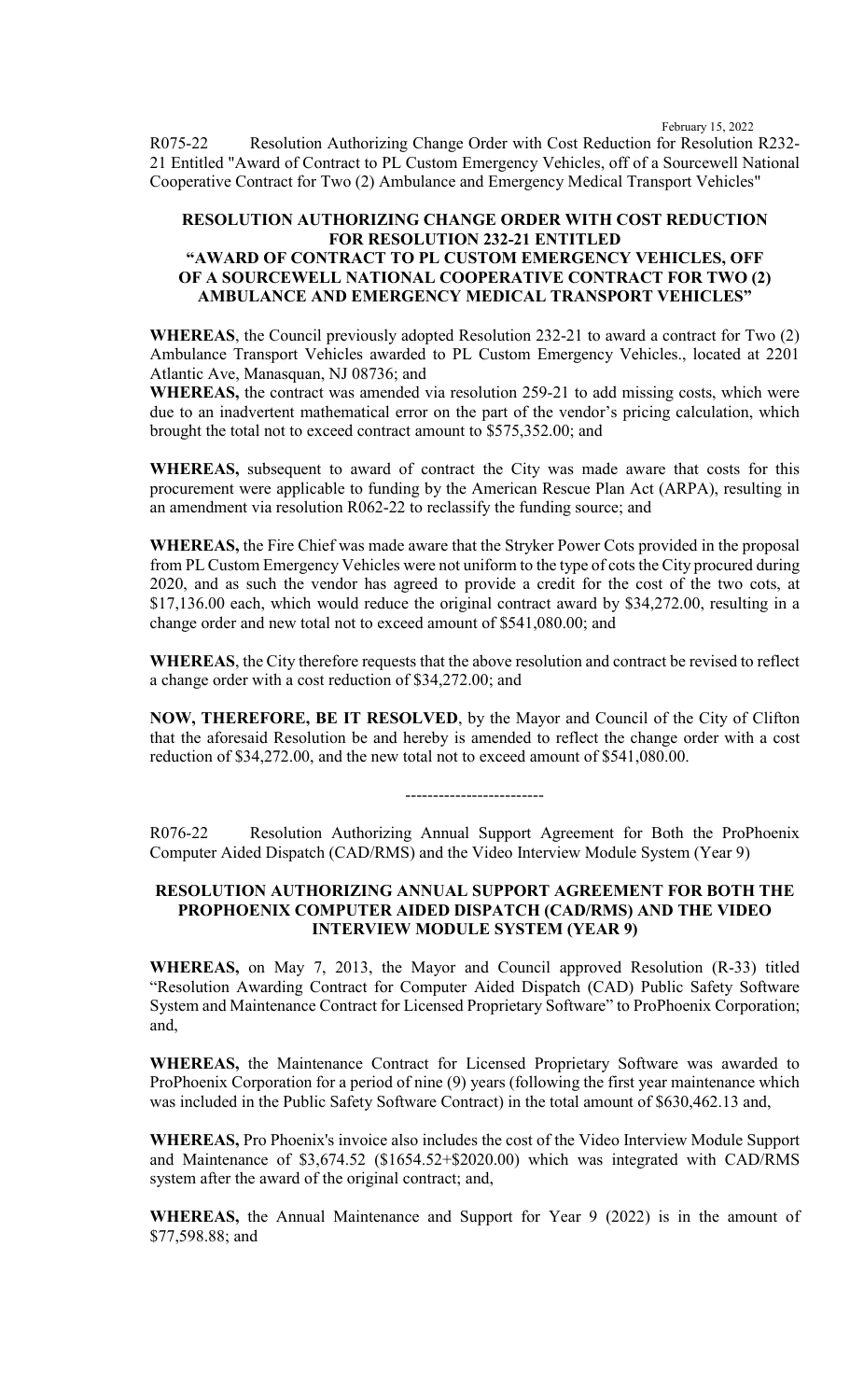**NOW, THEREFORE, BE IT RESOLVED,** that the contract for Computer Aided Dispatch (CAD/RMS) Annual Maintenance and Support for the 4/11/22 to 4/10/23 term with Pro Phoenix Corporation, 502 Pleasant Valley Ave, Suite 1, Moorestown, NJ 08057 be supplemented to add Video Interview Module Support and Maintenance at a cost of \$3,674.52 for the total amount of \$77,598.88 (quarterly payments of \$19,399.72); and,

**BE IT FURTHER RESOLVED,** that the Mayor and City Clerk are authorized and directed to execute all required documents on behalf of the City of Clifton; and,

**BE IT FURTHER RESOLVED,** that this resolution and the invoice be kept on file and available for public inspection in the Office of the City Clerk; and,

**BE IT FURTHER RESOLVED,** that no services and/or goods shall commence prior to issuance of a Purchase Order by the Finance Department.

-------------------------

R077-22 Resolution Authorizing a Contract for Athletic Field Maintenance Work at Mt. Prospect Park

## **RESOLUTION AUTHORIZING A CONTRACT FOR ATHLETIC FIELD MAINTENANCE WORK AT MT. PROSPECT PARK**

**WHEREAS,** the Recreation Supervisor requests authorization from the Mayor and Municipal Council to conduct maintenance repairs to the baseball/softball fields at Mt. Prospect Park; and

**WHEREAS,** in an effort to ensure compliance with the Local Public Contracts Law N.J.S.A. 40A:11-6.1(a), quotes were solicited for the above commodity; and,

**WHEREAS,** the following three responses were obtained, submitted as follows:

| 1. Athletic Fields of America            | \$54,842.00 |
|------------------------------------------|-------------|
| 2. Sports Surface Management             | \$53,510.00 |
| 3. SportCare Synthetic Field Maintenance | \$43,604.00 |

**WHEREAS,** pursuant to said Local Public Contracts Law, N.J.S.A. 40A:11-1 et. seq., the governing body wishes to authorize the aforesaid mentioned purchase and delegate the power to make the same to the following named official: James J. Jorgensen, Purchasing Agent; and,

**WHEREAS,** the value of the contract is determined to exceed \$17,500.00 and the term of the contract is until completion and delivery; and,

**WHEREAS,** this award is of non-fair and open contract in accordance with N.J.S.A.19:44A-20.5; and,

**WHEREAS,** the Business Entity Disclosure Certification has been received from SportCare Synthetic Field Maintenance, and is incorporated in the contract awarded hereby, along with the Determination of Value; and

**WHEREAS,** the governing body does not require a performance bond for the within work and therefore waives the posting of same; and

**NOW, THEREFORE, BE IT RESOLVED,** that the governing body does hereby approve and authorize the aforementioned purchase from the vendor that submitted the lowest quote, SportCare Synthetic Field Maintenance, 795 E. Main Street, Bridgewater, New Jersey 08807, in the amount of \$43,604.00; and

**NOW, THEREFORE, BE IT FURTHER RESOLVED,** that no services and/or goods shall commence prior to issuance and execution of a contract.

-------------------------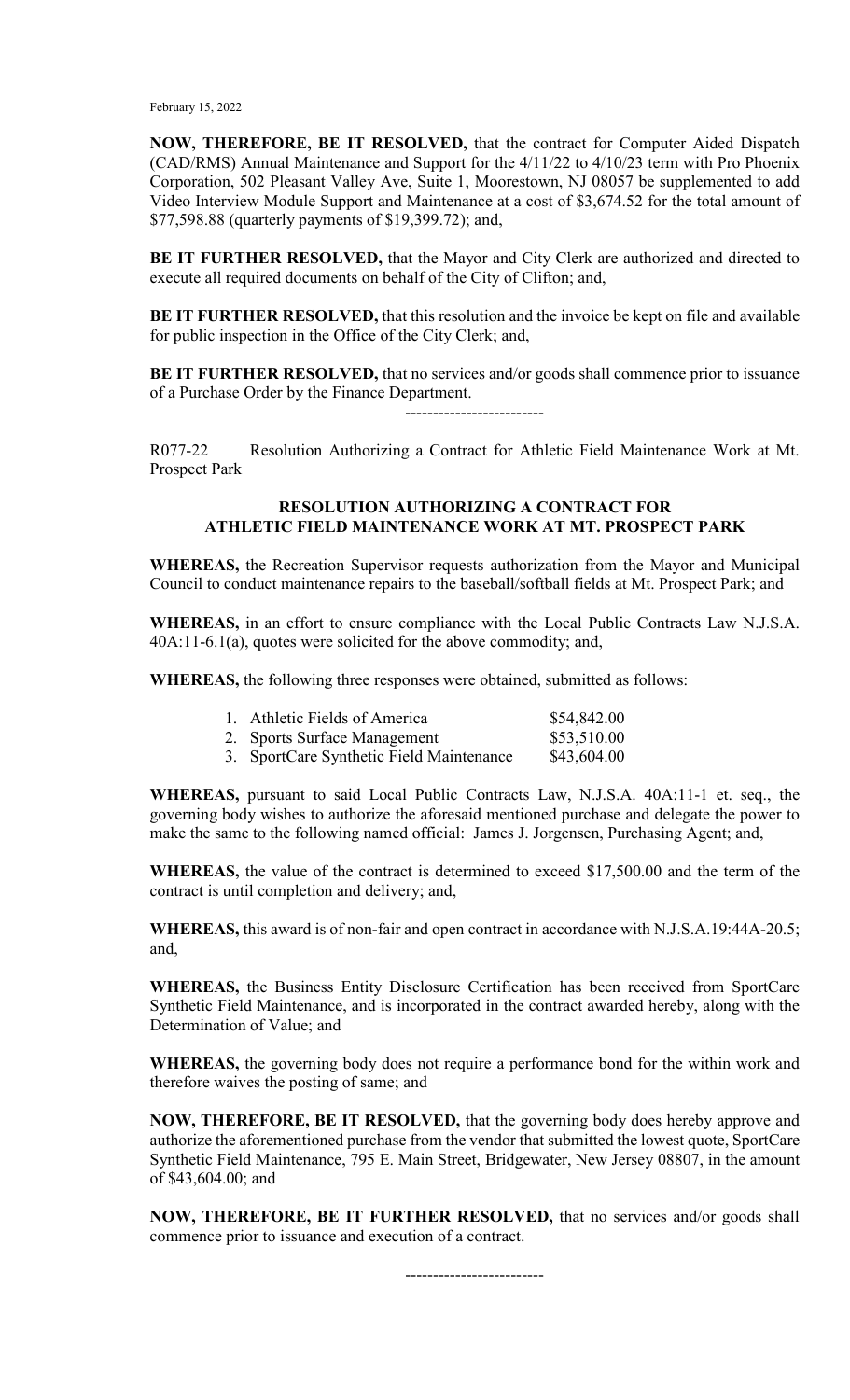R078-22 Resolution Authorizing Entertainment License for Cafe Bubamara, LLC, t/a Cafe Bubamara

#### **RESOLUTION AUTHORIZING ENTERTAINMENT LICENSE FOR CAFÉ BUBAMARA, LLC, T/A CAFÉ BUBAMARA**

BE IT RESOLVED, by the Municipal Council of the City of Clifton, that the application of Café Bubamara, LLC, t/a Café Bubamara, 263 Parker Avenue, Clifton, New Jersey (Zone PD-1) is approved, and entertainment is authorized for the period from February 1, 2022 through June 30, 2022, on the following terms and conditions:

#### 1. **NIGHTS - STANDARD ENTERTAINMENT NIGHTS/HOURS**:

One (1) night per week: Friday to accompany dining experience. Hours: Friday 8:00 p.m. to 11:00 p.m.

#### 2. **OPTIONAL ENTERTAINMENT NIGHTS**:

New Year's Eve

#### 3. **OPTIONAL ENTERTAINMENT HOURS:**

Hours: 8:00 p.m. to 11:00 p.m.

#### 4. **TYPE OF ENTERTAINMENT**:

Single Guitar Player

#### 5. **TERM OF AUTHORIZATION FOR ENTERTAINMENT:**

February 1, 2022 through June 30, 2022

#### 6. **SECURITY/PARKING REQUIREMENTS:**

Not Applicable.

#### 7. **NOISE LEVELS:**

In accordance with the Code of the City of Clifton.

#### 8. **OUTSIDE DEBRIS CLEANUP:**

In accordance with the Code of the City of Clifton.

#### 9. **REQUIREMENTS/RESTRICTIONS:**

- A. An entertainment license is not required for private parties. A private party is defined as a gathering or celebration that is by invitation only and is not advertised or open to any members of the general public and in which no admission fee is charged to guests, whether in advance or at the door. Any party or event that is advertised in any media, including but not limited to newspapers, magazines, internet, radio or television shall not be considered a private party. Any party or event in which an admission fee is charged to guests, whether in advance or at the door, shall not be considered a private party.
- B. There will be no loud or offensive music, no go-go or exotic dancers; no dancing or other entertainment of a lewd, licentious or lascivious manner; no topless, bottomless or indecently exposed entertainers or service employees; no entertainers under eighteen (18) years of age.
- C. No establishment that is licensed to serve alcoholic beverages shall advertise, promote or hold a "teen night" for individuals under the age of 18. When holding a private party in which individuals under the age of 21 are invited, no alcoholic beverages may be served to individuals under the age of 21.

-------------------------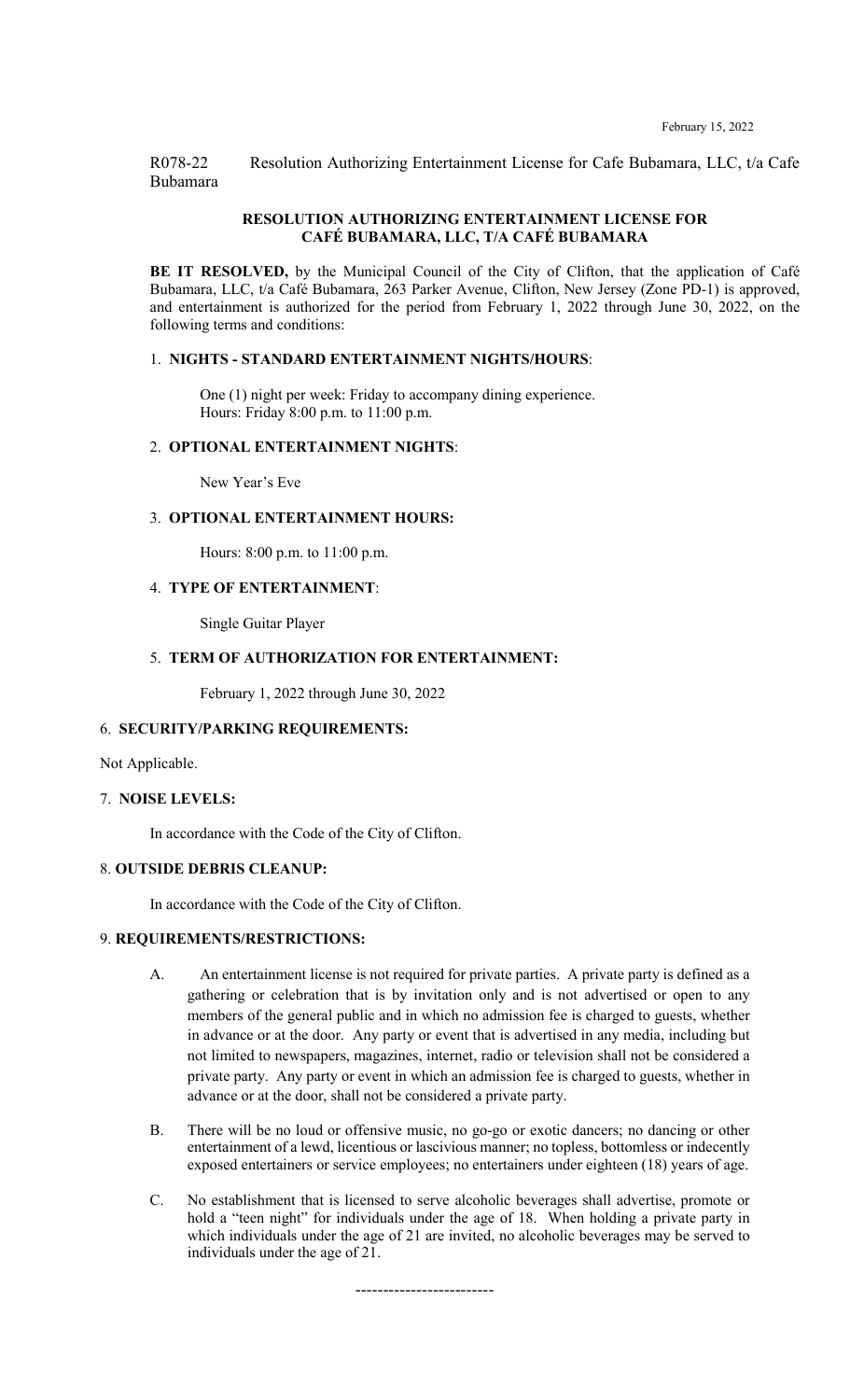R079-22 Resolution Approving Participation in and Acceptance of the 2022 Safe and Secure Communities Grant Program Administered by the NJ Department of Law & Public Safety, Office of the Attorney General

## **RESOLUTION APPROVING PARTICIPATION IN AND ACCEPTANCE OF THE 2022 SAFE AND SECURE COMMUNITIES GRANT PROGRAM ADMINISTERED BY THE NJ DEPARTMENT OF LAW & PUBLIC SAFETY, OFFICE OF THE ATTORNEY GENERAL (2022)**

**WHEREAS**, the City of Clifton has applied for and been awarded funding of \$32,400 with a Match-Fringe Benefits, for a project total cost of \$32,400 for a project under the State of New Jersey Safe and Secure Communities Grant Program, Subaward #22-1602; and

**WHEREAS,** the Municipal Council of the City of Clifton has reviewed the application for said grant, has approved the request and agrees to accept the Subaward grant; and

**WHEREAS,** the project is a joint effort between the NJ Department of Law and Public Safety and the City of Clifton for the purpose described in the application;

**NOW, THEREFORE, BE IT RESOLVED**, by the Municipal Council of the City of Clifton that:

1. As a matter of public policy, the City of Clifton wishes to participate to the fullest extent possible with the NJ Department of Law and Public Safety, Office of Attorney General.

2. The City of Clifton does accept Subaward #22-1602 for \$32,400.00 for the period 9/19/21-9/18/22, specifically for the purpose described in the grant application.

3. Subaward Period: September 19, 2021 to September 18, 2022.

4. The Mayor and Municipal Clerk are hereby authorized to execute any and all documents required to effectuate the above.

5. A certified copy of this resolution shall be provided by the Office of the City Clerk to each of the following:

- a) City Manager
- b) Chief Financial Officer
- c) Police Department, Attention: Chief Thomas Rinaldi
- d) Police Department, Attention: Captain David J. Niland
- e) City Grant Coordinator
- f) State of New Jersey
	- Office of Attorney General Department of Law and Public Safety PO Box 080 Trenton, NJ 08625-0080
- g) Office of Attorney General Department of Law and Public Safety PO Box 080 Trenton, NJ 08625-0080

R080-22 Resolution Amending Resolution R395-21 Entitled "Resolution to Amend Contract for Food and Beverage Concession Services at Athenia Steel Recreation Complex"

-----------------------

## **RESOLUTION AMENDING RESOLUTION R395-21 ENTITLED "RESOLUTION TO AMEND CONTRACT FOR FOOD AND BEVERAGE CONCESSION SERVICES AT ATHENIA STEEL RECREATION COMPLEX"**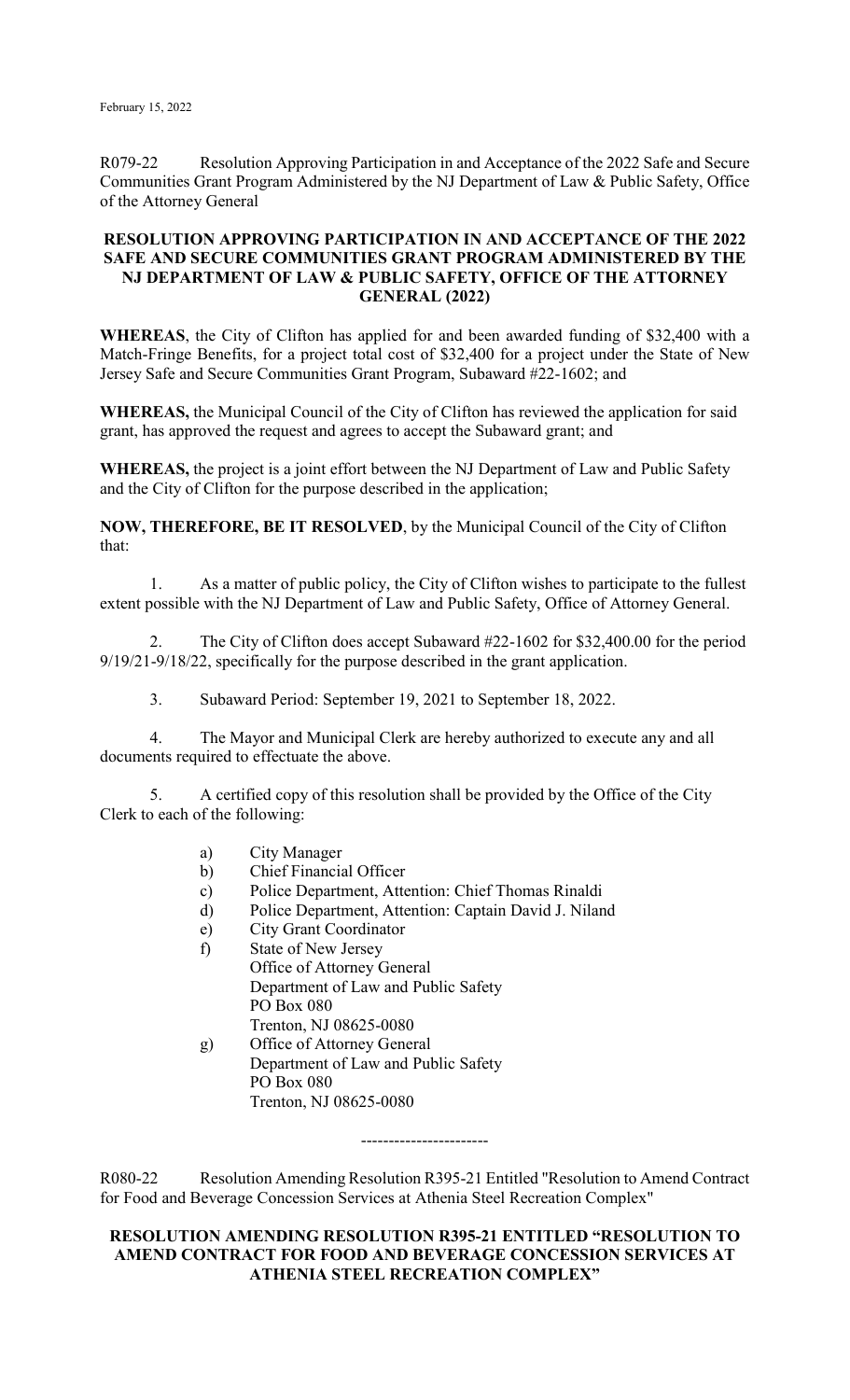**WHEREAS**, the Council previously adopted the above entitled Resolution on September 8, 2021 granting and extending the contract for the Food and Beverage Concession Services to Gerry D's Catering for the year 2022; and

**WHEREAS**, due to the ongoing pandemic, the Council desires to amend the day and time period to weekends only, beginning April 1, 2022 through June 31, 2022 at the pro-rated rental fee \$450.00 per month, weather permitting;

**NOW, THEREFORE, BE IT RESOLVED**, by the Mayor and Council of the City of Clifton that Resolution 395-21 entitled **"**Resolution to Amend Contract for Food and Beverage Concession Services at Athenia Steel Recreation Complex" be and hereby is amended to reflect a time period to weekends only, beginning April 1, 2022 through June 31, 2022 at the pro-rated rental fee \$450.00 per month, weather permitting, until such time it can open on a full-time basis. All other terms and conditions of the resolution and contract remain in full force and effect.

-------------------------

R081-22 Corrected Resolution Awarding Extraordinary Unspecifiable Service Contract to Acrisure, LLC d/b/a IMAC Insurance Agency for Health Insurance Broker Services

## **CORRECTED RESOLUTION AWARDING EXTRAORDINARY UNSPECIFIABLE SERVICE CONTRACT TO ACRISURE, LLC. D/B/A IMAC INSURANCE AGENCY FOR HEALTH INSURANCE BROKER SERVICES**

**WHEREAS,** pursuant to the recommendation of the City Manager and based upon the Standard Certification Declaration for an Extraordinary Unspecifiable Service of the City Manager, which is attached hereto and incorporated herein by reference, both price and other factors considered, and upon review of the two proposals received, the Mayor and Municipal Council of the City of Clifton wish to authorize the following Extraordinary Unspecifiable Service contract for the period beginning January 1, 2022 and ending December 31 2022, to Acrisure, LLC d/b/a IMAC Insurance Agency for the reason that this provider has offered the best and most cost effective services for the City of Clifton; and

**WHEREAS**, the subject matter is Extraordinary Unspecifiable Service and may be awarded without public advertising for bids and bidding therefor under *N.J.S.A.* 40A:11-5 *et seq.* and *N.J.A.C.* 5:34-2.3(B) *et seq.*; and

**WHEREAS**, this award is of a non-fair and open contract in accordance with *N.J.S.A*. 19:44A-20.5, and, therefore, the Business Entity Disclosure Certification has been received from the Extraordinary Unspecifiable Services vendor and is incorporated into the contract awarded hereby, along with the Determination of Value; and

**WHEREAS**, the value of the contract is determined to exceed \$17,500.00 to be paid by the providers in accordance with the proposal dated December 8, 2021and the duration of the contract is through December 31, 2022;

**NOW, THEREFORE, BE IT RESOLVED**, that an Extraordinary Unspecifiable Service contract for health insurance broker services is hereby awarded to **ACRISURE, LLC d/b/a IMAC INSURANCE AGENCY**, in accordance with its proposal dated December 8, 2021, in the amount of \$65,000.00 to be paid by Horizon plus standard ancillary line commissions to be paid by the providers; and

**BE IT FURTHER RESOLVED**, that the Mayor and City Clerk are hereby authorized and directed to execute a contract on behalf of the City of Clifton, and that the original of this resolution and the contract above referred to be placed on file and made available for inspection at the Office of the City Clerk of the City of Clifton; and

**BE IT FURTHER RESOLVED**, that Resolution 633-21 adopted on December 21, 2021 is rescinded and replaced hereby.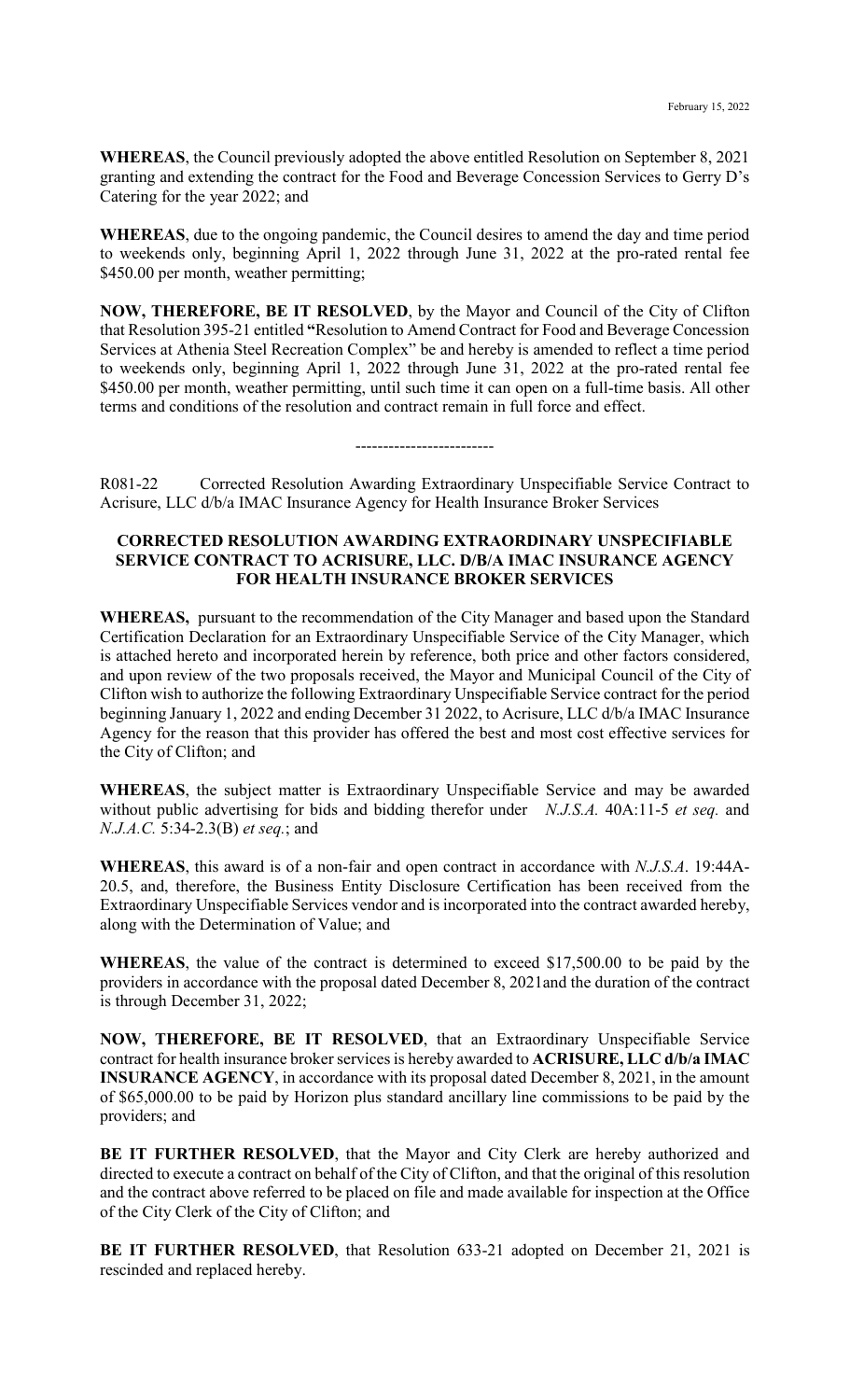**BE IT FURTHER RESOLVED**, that the following short notice be printed once in a legal newspaper of the City of Clifton:

#### **CITY OF CLIFTON NOTICE OF CONTRACT AWARDED**

The City of Clifton has authorized the following Extraordinary Unspecifiable Service contract pursuant to the exception provisions of *N.J.S.A.* 40:11-5(1)(a)(ii) and (m) and *N.J.A.C.* 5:34- 2.3(B). Documents regarding this matter are available for public inspection in the Office of the City Clerk.

| <b>Awarded to:</b> | Acrisure, LLC d/b/a IMAC Insurance Agency                                  |
|--------------------|----------------------------------------------------------------------------|
| Services:          | Provision of Health Insurance Broker Services                              |
| Cost:              | \$65,000.00 to be paid by Horizon plus standard ancillary line commissions |
|                    | to be paid by the providers                                                |
| Term:              | January 1, 2022 to December 31, 2022                                       |

-------------------------

R082-22 Resolution Authorizing Renewal of Florist Licenses

## **RESOLUTION AUTHORIZING FLORIST LICENSE RENEWALS**

**WHEREAS,** the Mayor and Council of the City of Clifton, County of Passaic, State of New Jersey are in receipt of Florist License Renewals from various businesses in the City of Clifton; and

**WHEREAS,** all paperwork has been completed by the various applicants and all fees have been paid; and

**WHEREAS,** all inspections have been completed by the Zoning, Fire, Health and Police Departments;

**NOW, THEREFORE, BE IT RESOLVED** by the Mayor and Council of the City of Clifton, County of Passaic, and State of New Jersey that approval for the renewal of Florist Licenses to the licensees listed below be and are hereby granted.

| MiCielo Florist   | 261 Parker Avenue |
|-------------------|-------------------|
| Marycel's Florist | 1080 Main Avenue  |

-----------------------

R083-22 Resolution Authorizing Renewal of Vending Machine Licenses

# **RESOLUTION AUTHORIZING VENDING MACHINE LICENSE RENEWALS**

**WHEREAS,** the Mayor and Council of the City of Clifton, County of Passaic, State of New Jersey are in receipt of Vending Machine License Renewals from the businesses listed below; and

**WHEREAS,** all paperwork has been completed by the various applicants and all fees have been paid; and

**WHEREAS,** all inspections have been completed by the Zoning, Health and Police Departments;

**NOW, THEREFORE, BE IT RESOLVED** by the Mayor and Council of the City of Clifton, County of Passaic, and State of New Jersey that approval for renewal of a Vending Machine Licenses to the businesses listed below be and are hereby granted.

| Burger King           | 461 Piaget Avenue                      |
|-----------------------|----------------------------------------|
| Costco Wholesale #306 | 20 Bridewell Place                     |
| Primo Vending         | 25 Meriwether Trail, Congers, NY 10920 |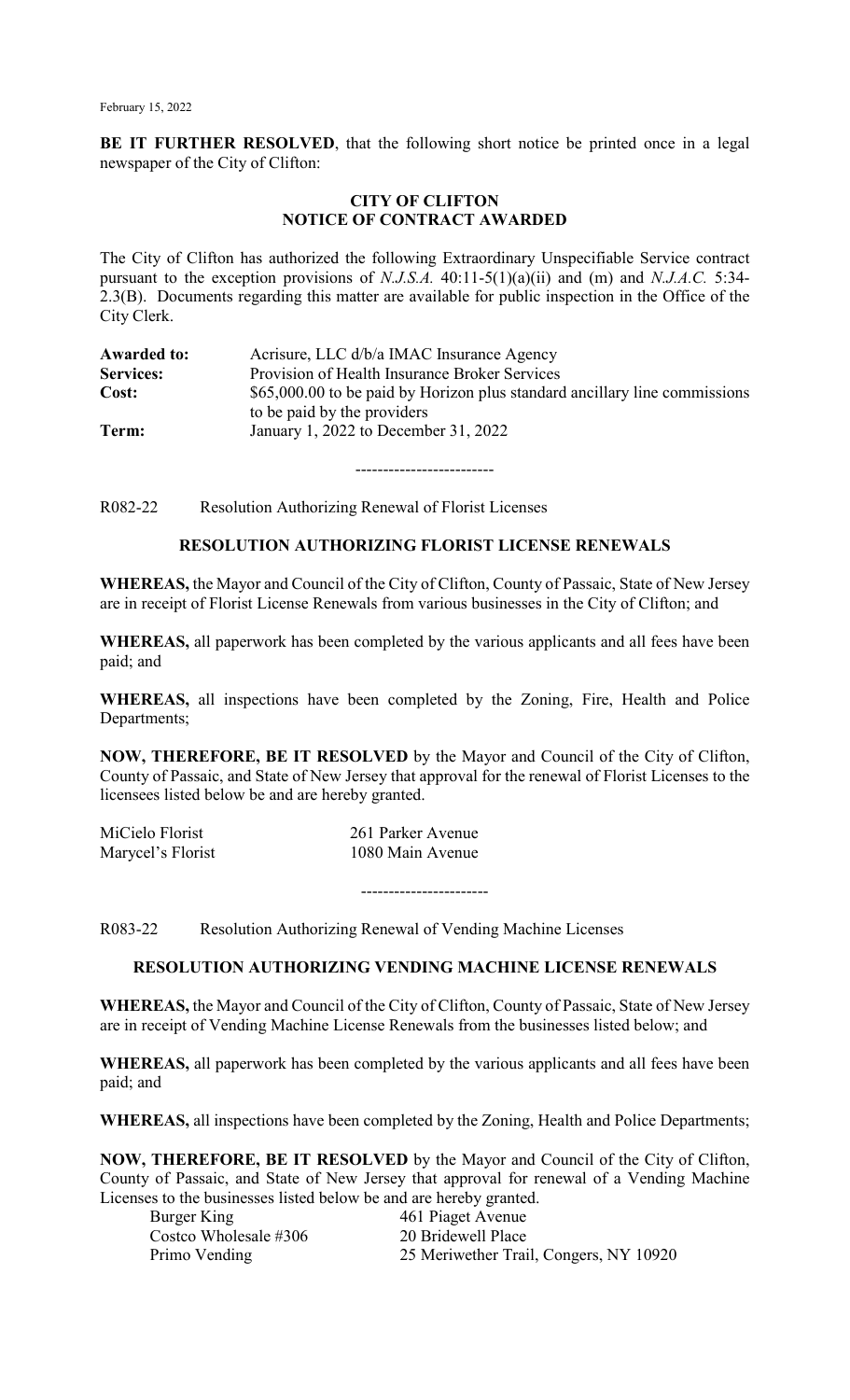R084-22 Resolution Authorizing Renewal of Games of Skill Operator Licenses

#### **RESOLUTION AUTHORIZING GAMES OF SKILL OPERATOR LICENSE RENEWALS**

-------------------------

**WHEREAS,** the Mayor and Council of the City of Clifton, County of Passaic, State of New Jersey are in receipt of Games of Skill Operator License Renewals from the businesses listed below in the City of Clifton; and

**WHEREAS,** all paperwork has been completed and all fees have been paid; and

**WHEREAS,** all inspections have been completed by the Zoning and Police Departments;

**NOW, THEREFORE, BE IT RESOLVED** by the Mayor and Council of the City of Clifton, County of Passaic, and State of New Jersey that approval for the renewal of Games of Skill Operator Licenses to the businesses below be and are hereby granted:

Italian American Family Association 282 Parker Avenue Pub 46 Bar Corp. 1081 U.S. 46 Rock Bar & Grill 414 Main Avenue

R085-22 Resolution Authorizing Renewal of Pet Shop License – Petco

# **RESOLUTION AUTHORIZING PET SHOP LICENSE RENEWAL**

-------------------------

**WHEREAS,** the Mayor and Council of the City of Clifton, County of Passaic, State of New Jersey are in receipt of a Pet Shop License Renewal from Petco Animal Supplies, 780 Route 3 West in the City of Clifton; and

**WHEREAS,** all paperwork has been completed by the applicant and all fees have been paid; and

**WHEREAS,** all inspections have been completed by the Zoning, Fire, Health and Police Departments;

**NOW, THEREFORE, BE IT RESOLVED** by the Mayor and Council of the City of Clifton, County of Passaic, and State of New Jersey that approval for the renewal of Pet Shop License to Petco Animal Supplies, 780 Route 3 West, Clifton, be and is hereby granted.

R086-22 Resolution of Congratulations Upon Retirement - Equipment Operator - Alberto Perez

-------------------------

#### **RESOLUTION OF CONGRATULATIONS UPON RETIREMENT – EQUIPMENT OPERATOR – ALBERTO PEREZ**

**WHEREAS**, February 1, 2022, Equipment Operator, Alberto Perez, officially retired from his position with the Clifton Department of Public Works; and

**WHEREAS**, he was appointed as a Laborer on January 5, 1998, and his retirement will conclude a twenty-four-year career in service to the public and the City of Clifton; and

**WHEREAS**, throughout his career, he has always displayed an attitude of professionalism and dedication to duty; and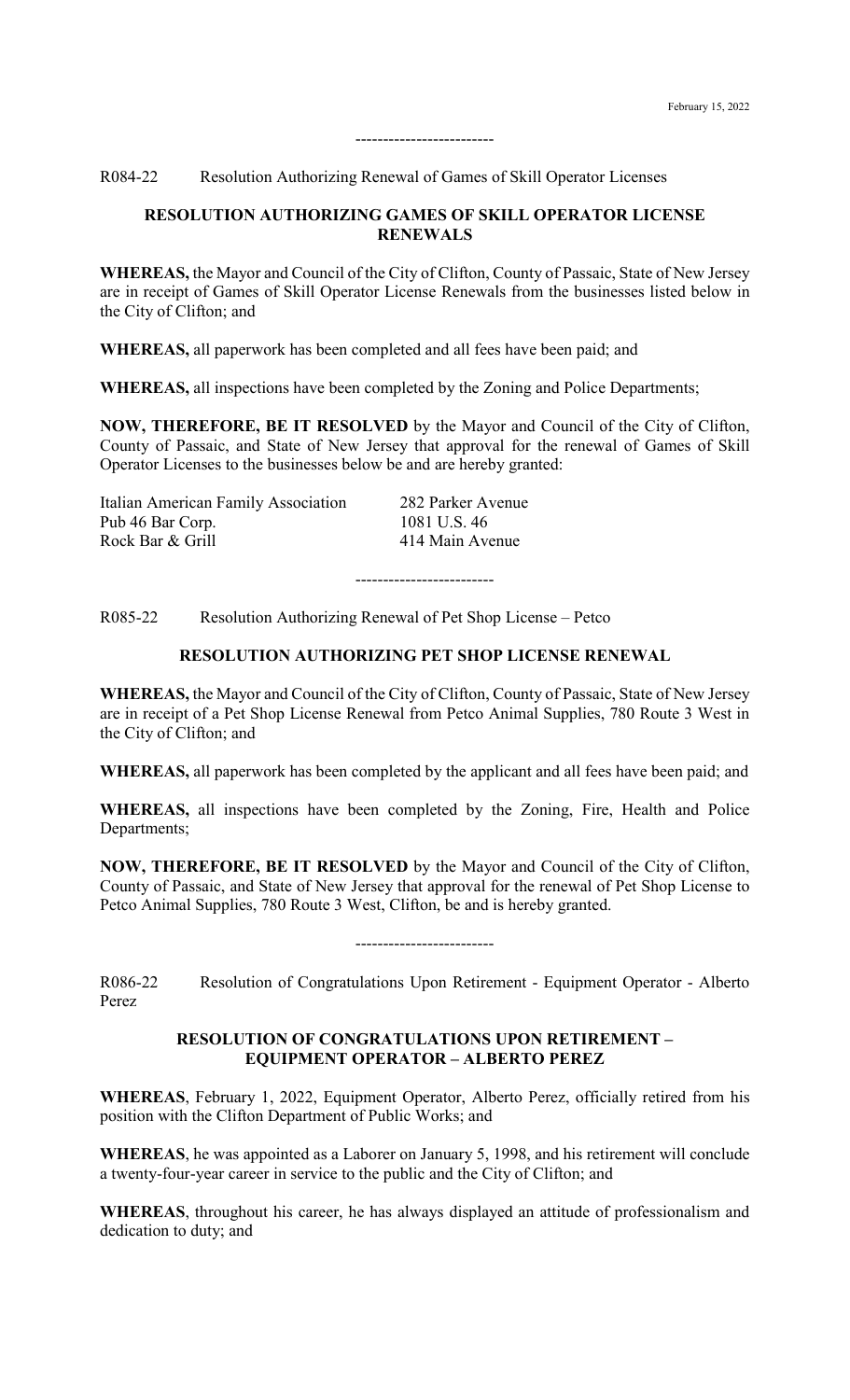**WHEREAS**, he has been a credit to both the Department of Public Works and the City of Clifton during all this time, and this Governing Body wishes to acknowledge his long-time service to the City;

**NOW, THEREFORE, BE IT RESOLVED**, that the Mayor and Members of the Municipal Council of the City of Clifton do hereby extend to

## **EQUIPMENT OPERATOR ALBERTO PEREZ**

their sincere congratulations and thanks for a job well done, as well as their best wishes for continued good health, peace and happiness in his retirement; and

**BE IT FURTHER RESOLVED**, that this resolution be spread upon the minutes of this meeting, and a copy thereof presented to **ALBERTO PEREZ.**

R087-22 Resolution of Congratulations Upon Retirement - Police Sergeant - John M. Cusack

**---------------------**

#### **RESOLUTION OF CONGRATULATIONS UPON RETIREMENT – POLICE SERGEANT – JOHN M. CUSACK**

**WHEREAS**, February 1, 2022, Police Sergeant, John M. Cusack, officially retired from his position with the Clifton Police Department; and

**WHEREAS**, he was appointed as a Police Officer on September 11, 1995, and his retirement will conclude a twenty-six-year career in service to the public and the City of Clifton; and

**WHEREAS**, throughout his career, he has always displayed an attitude of professionalism and dedication to duty; and

**WHEREAS**, he has been a credit to both the Police Department and the City of Clifton during all this time, and this Governing Body wishes to acknowledge his long-time service to the City;

**NOW, THEREFORE, BE IT RESOLVED**, that the Mayor and Members of the Municipal Council of the City of Clifton do hereby extend to

#### **POLICE SERGEANT JOHN M. CUSACK**

their sincere congratulations and thanks for a job well done, as well as their best wishes for continued good health, peace and happiness in his retirement; and

**BE IT FURTHER RESOLVED**, that this resolution be spread upon the minutes of this meeting, and a copy thereof presented to **JOHN M. CUSACK.**

-------------------------

R088-22 Resolution for Appointment to the Beautification Committee

## **RESOLUTION FOR APPOINTMENT TO THE CLIFTON BEAUTIFICATION COMMITTEE**

**WHEREAS,** the Mayor and Council of the City of Clifton, County of Passaic, State of New Jersey are in receipt of an application from Angela Montague to become a Member of the Beautification Committee; and

**NOW, THEREFORE, BE IT RESOLVED**, by the Mayor and Municipal Council of the City of Clifton, County of Passaic, State of New Jersey that Angela Montague is hereby appointed as a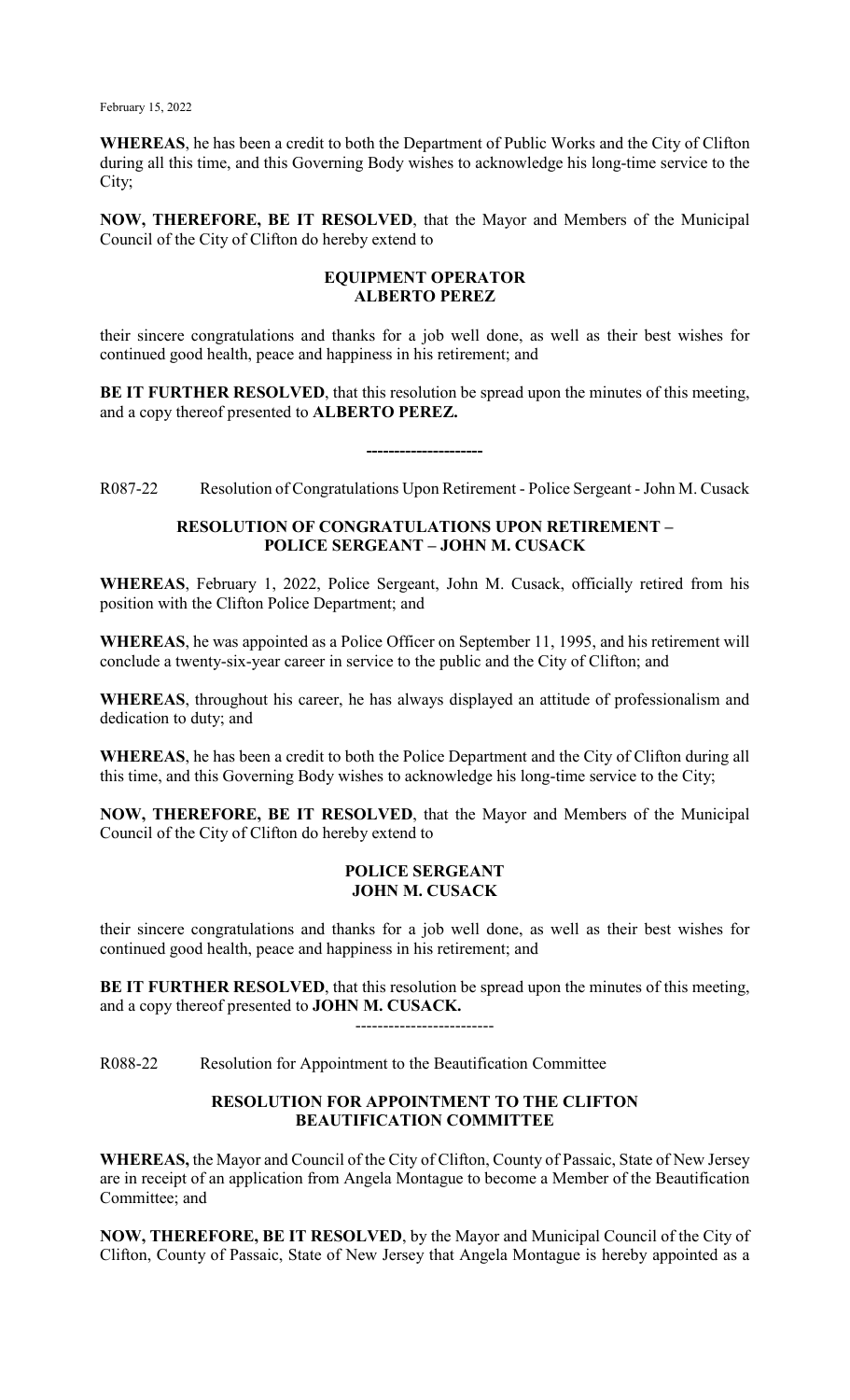Member of the Beautification Committee for a term of three years commencing this day through December 31, 2024.

-------------------------

R089-22 Resolution Approving Amendment to Community Development Block Grant Program Budget - Amendment B-15-MC-34-0103 (Reallocation of Funds from Year 41 - Planning & Administration Over Expenditure to Year 41 (2015) Single Family Rehabilitation Line 17-201- 20-108-001)

## **RESOLUTION APPROVING AMENDMENT TO COMMUNITY DEVELOPMENT BLOCK GRANT PROGRAM BUDGET – AMENDMENT B-15-MC-34-0103 (Reallocation of Funds from Year 41 – Planning & Administration Over Expenditure to Year 41 (2015) Single Family Rehabilitation Line 17-201-20-108-001)**

**WHEREAS**, the City of Clifton is an entitlement community under the Federal Community Development Block Grant Program; and

**WHEREAS**, the City of Clifton was awarded a contract by the United States Department of Housing and Urban Development (HUD) as proposed in budget applications for the year 2015 and

**WHEREAS**, the City of Clifton now finds a need to amend the budget to reflect a reallocation of funds for the Year 41 (August 1, 2015 – July 31, 2016) CDBG Budget;

**NOW, THEREFORE, BE IT RESOLVED,** that the Mayor and Municipal Council of the City of Clifton hereby approve the said amendment as reflected on the attached schedule, and authorizes the City Manager to execute any approvals required by the local HUD office.

#### -------------------------

R090-22 Resolution Authorizing Entry into and Execution of Agreement with County of Passaic, Division of Alcoholism, Drug Abuse & Addiction Services for Grant Administration of the Alliance to Prevent Alcoholism and Drug Abuse for Fiscal Year 2023

### **RESOLUTION AUTHORIZING ENTRY INTO AND EXECUTION OF AGREEMENT WITH COUNTY OF PASSAIC, DIVISION OF ALCOHOLISM, DRUG ABUSE & ADDICTION SERVICES FOR GRANT ADMINISTRATION OF THE ALLIANCE TO PREVENT ALCOHOLISM AND DRUG ABUSE FOR FISCAL YEAR 2023**

**WHEREAS**, the Governor's Council on Alcoholism and Drug Abuse established the Municipal Alliances for the Prevention of Alcoholism and Drug Abuse in 1989 to educate and engage residents, local government and law enforcement officials, schools, nonprofit organizations, the faith community, parents, youth and other allies in efforts to prevent alcoholism and drug abuse in communities throughout New Jersey; and

**WHEREAS**, the Municipal Council of the City of Clifton, County of Passaic, State of New Jersey, recognizes that the abuse of alcohol and drugs is a serious problem in our society amongst persons of all ages; and therefore has an established Municipal Alliance Committee; and

**WHEREAS,** the Municipal Council further recognizes that it is incumbent upon not only public officials but upon the entire community to take action to prevent such abuses in our community; and

**WHEREAS,** the Municipal Council has applied for funding to the Governor's Council on Alcoholism and Drug Abuse through the County of Passaic;

**NOW, THEREFORE, BE IT RESOLVED**, by the City of Clifton, County of Passaic, State of New Jersey, hereby recognizes the following:

1. The Municipal Council does hereby authorize submission of a strategic plan for the Clifton Municipal Alliance grant for fiscal year 2023 (July 1, 2022 to June 30, 2023) in the amount of: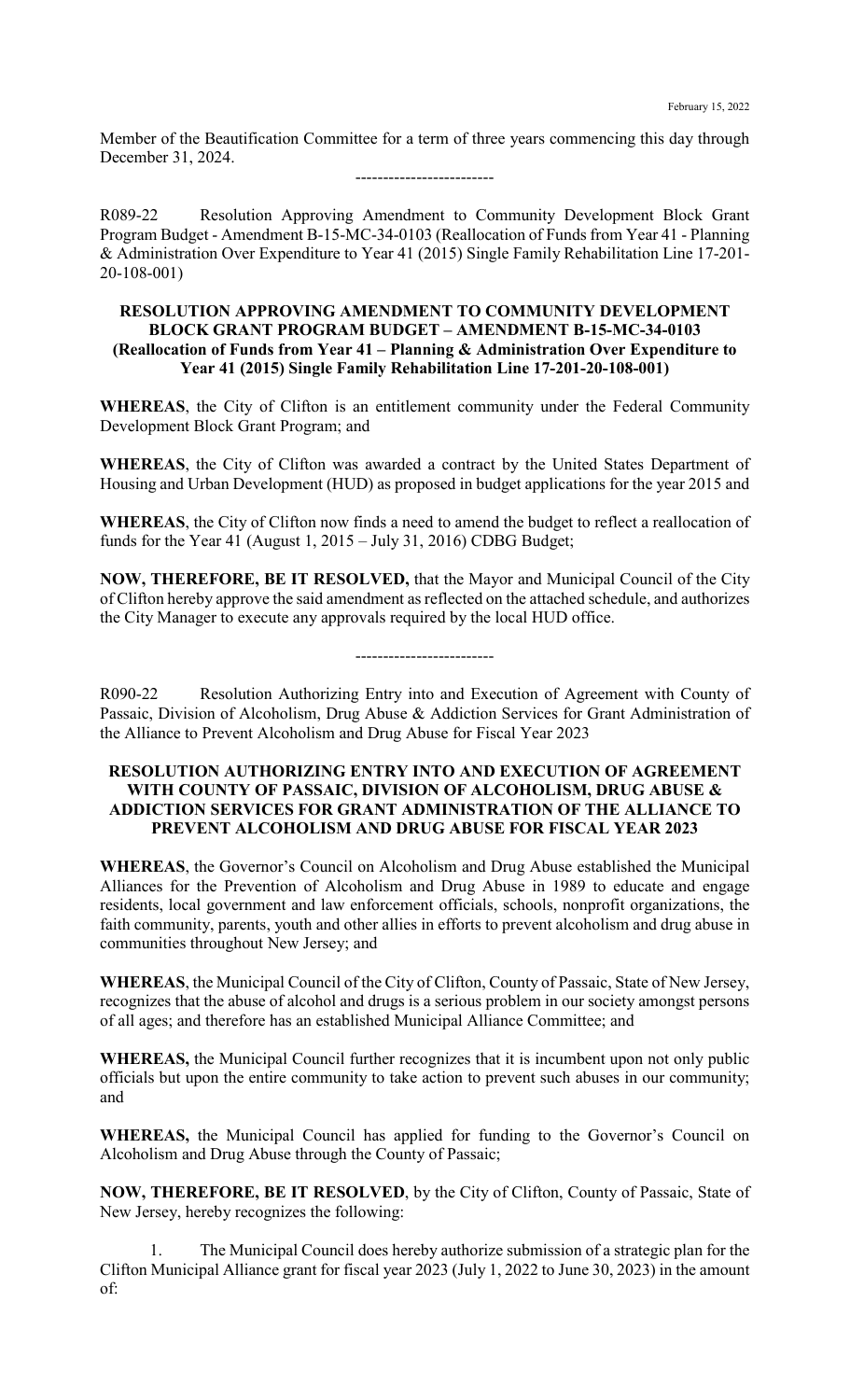| <b>DEDR</b> | \$17,311.87 |
|-------------|-------------|
| Cash Match  | \$4,327.97  |
| In-Kind     | \$12,983.90 |

2. The Municipal Council acknowledges the terms and conditions for administering the Municipal Alliance grant, including the administrative compliance and audit requirements.

3. The agreement with the County of Passaic, Division of Alcoholism, Drug Abuse & Addiction services for grant administration be and hereby is authorized and the Mayor & Clerk are authorized to execute any required documents in connection therewith.

-------------------------

R091-22 Resolution Authorizing Execution of Cancellation of Mortgages Between City of Clifton and Jeanne Masone and Martha Sirvidio (Clifton Home Improvement Program)

### **RESOLUTION AUTHORIZING EXECUTION OF CANCELLATION OF MORTGAGES BETWEEN CITY OF CLIFTON AND JEANNE MASONE and MARTHA SIRVIDIO (CLIFTON HOME IMPROVEMENT PROGRAM)**

**WHEREAS,** on September 1, 2015, in conjunction with a CHIP grant to Jeanne Masone, a mortgage in the amount of \$4,000.00 was given by the City of Clifton for property situated at 43 Strangeway Terrace, Clifton, New Jersey (Block 31.08, Lot 7); and

**WHEREAS**, on April 24, 2015, in conjunction with a CHIP grant to Martha Sirvidio, a mortgage in the amount of \$3,665.00 was given by the City of Clifton for property situated at 29 Lennon Place, Clifton, New Jersey (Block 53.02, Lot 31); and

**WHEREAS,** on October 6, 2015, in conjunction with a CHIP grant to Martha Sirvidio, a mortgage in the amount of \$1,600.00 was given by the City of Clifton for property situated at 29 Lennon Place, Clifton, New Jersey (Block 53.02, Lot 31); and

**WHEREAS,** the Program Director of the Clifton Home Improvement Program has advised that the aforesaid mortgages have expired;

**NOW, THEREFORE, BE IT RESOLVED,** by the Mayor and the Municipal Council of the City of Clifton, that the Mayor and City Clerk be and they are hereby authorized to execute Cancellation/Discharge of Mortgage for each aforesaid mortgage in a form satisfactory to the Law Department.

-------------------------

R092-22 Resolution Authorizing a Refund for 2011, 2012, 2013, 2014, 2015, 2016, 2017, 2018, 2019, 2020 and 2021 Sewer Charges on Property Known as Block 35.14, Lot 16, 79 Athenia Ave., Owned by Peter Antonakis

#### **RESOLUTION AUTHORIZING A REFUND OF THE 2011, 2012, 2013, 2014, 2015, 2016, 2017, 2018, 2019, 2020 AND 2021 SEWER CHARGES ON PROPERTY KNOWN AS BLOCK 35.14, LOT 16, 79 ATHENIA AVENUE**

**WHEREAS**, the City Engineer confirmed that the property located at 79 Athenia Avenue was serviced by a cesspool and had no connections to the public sewer system; and

**WHEREAS**, Peter Antonakis purchased the subject property on October 27, 2010; and

**WHEREAS**, Peter Antonakis has requested a refund for sewer charges paid in 2011, 2012, 2013, 2014, 2015, 2016, 2017, 2018, 2019, 2020 and 2021 when the property was not connected to the sewer lines; and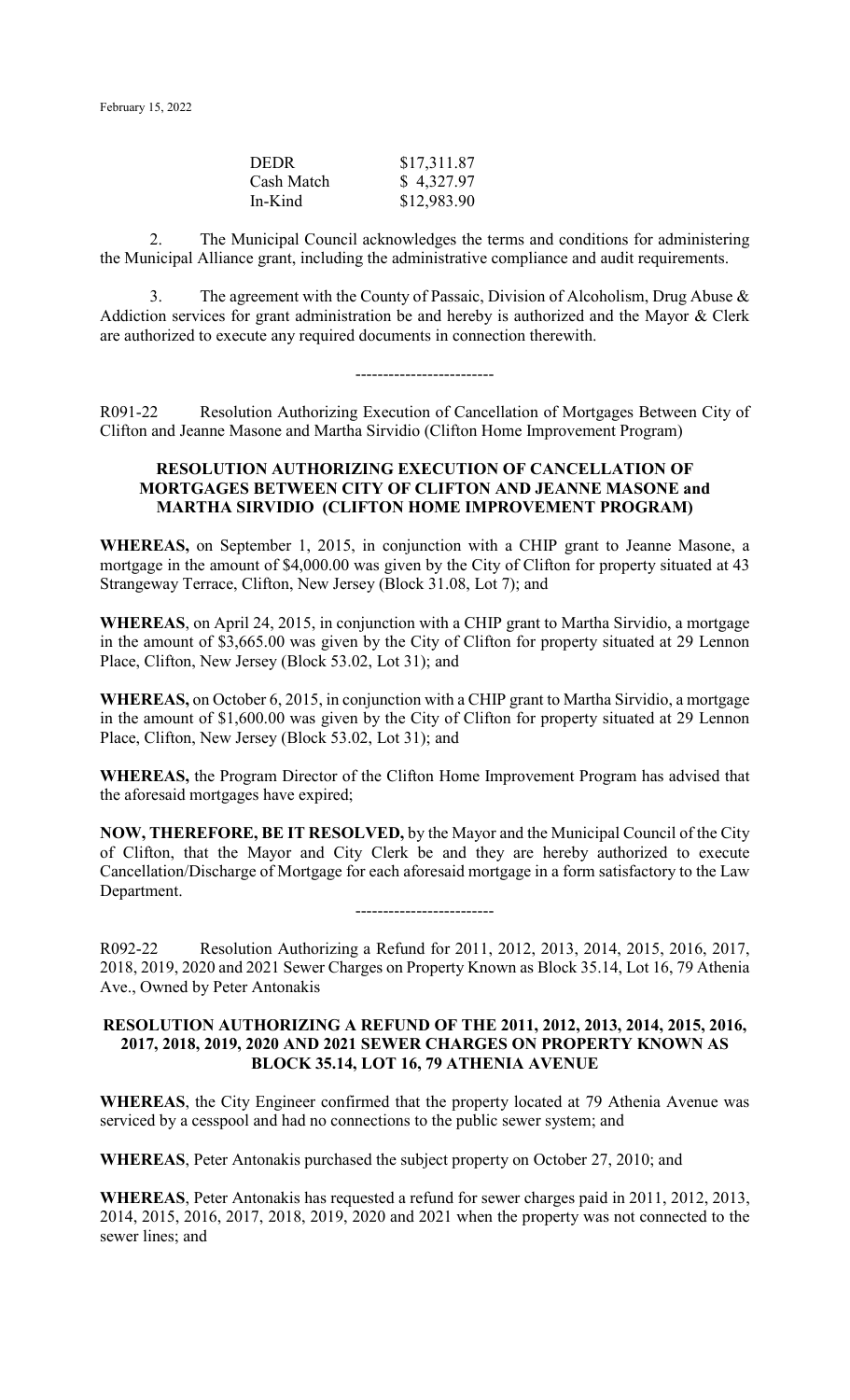**WHEREAS**, on January 28, 2022, the Engineering Department issued Sewer Connection and Road Opening Permits to Peter Antonakis for purposes of connecting the subject property to the sewer system; and

**WHEREAS**, the Municipal Council, having reviewed the facts and circumstances hereby approves a sewer exemption on the subject property as of October 27, 2010, and hereby authorizes the refund of the 2011, 2012, 2013, 2014, 2015, 2016, 2017, 2018, 2019, 2020 and 2021 sewer charges on the subject property in the total amount of \$1,873.66; and

**NOW, THERFORE, BE IT RESOLVED**, by the Mayor and City Council of the City of Clifton, that the Tax Collector and/or City Treasurer are here authorized and directed:

- 1. To cancel and refund 2011 sewer charges in the amount of \$ 177.92.
- 2. To cancel and refund 2012 sewer charges in the amount of \$ 141.44.
- 3. To cancel and refund 2013 sewer charges in the amount of \$ 151.04.
- 4. To cancel and refund 2014 sewer charges in the amount of \$ 181.76.
- 5. To cancel and refund 2015 sewer charges in the amount of \$ 160.00.
- 6. To cancel and refund 2016 sewer charges in the amount of \$ 160.00.
- 7. To cancel and refund 2017 sewer charges in the amount of \$ 160.00.
- 8. To cancel and refund 2018 sewer charges in the amount of \$ 229.50.
- 9. To cancel and refund 2019 sewer charges in the amount of \$ 160.00.
- 10. To cancel and refund 2020 sewer charges in the amount of \$ 174.00.
- 11. To cancel and refund 2021 sewer charges in the amount of \$ 178.00.

#### -------------------------

R094-22 Late - Resolution Awarding Professional Engineering Services Contract to Najarian Associates for Flood Study for the Third River

## **RESOLUTION AWARDING PROFESSIONAL ENGINEERING SERVICES CONTRACT TO NAJARIAN ASSOCIATES FOR FLOOD STUDY FOR THE THIRD RIVER**

**WHEREAS**, the City of Clifton requires professional engineering services in connection with the flood study for the Third River; and

**WHEREAS**, the City Engineer recommends that a contract for engineering services be awarded to Najarian Associates in accordance with its submitted proposal, dated January 28, 2022 in the amount not to exceed \$45,800.00; and

**WHEREAS**, after reviewing the proposal and upon the recommendation of the City Engineer, the Municipal Council wishes to award a contract to Najarian Associates for the provision of said services, in the amount not to exceed \$45,800.00; and

**WHEREAS**, the subject matter is professional services and may be awarded without public advertising for bids and bidding therefor under *N.J.S.A.* 40A:11-5 *et seq.*; and

**WHEREAS**, this award is of a non-fair and open contract in accordance with *N.J.S.A*. 19:44A-20.5, and, therefore, the Business Entity Disclosure Certification has been received from the engineer and is incorporated into the contract awarded hereby, along with the Determination of Value; and

**WHEREAS**, the value of the contract is determined to be not to exceed \$17,500.00, and the duration of the contract is until completion;

**NOW, THEREFORE, BE IT RESOLVED**, that a professional engineering services contract in connection with the flood study for the Third River hereby is awarded to **NAJARIAN ASSOCIATES**, in accordance with its proposal dated January 28, 2022, in the amount not to exceed \$45,800.00 and shall not exceed that amount except upon the adoption of a supplemental resolution authorizing additional funding; and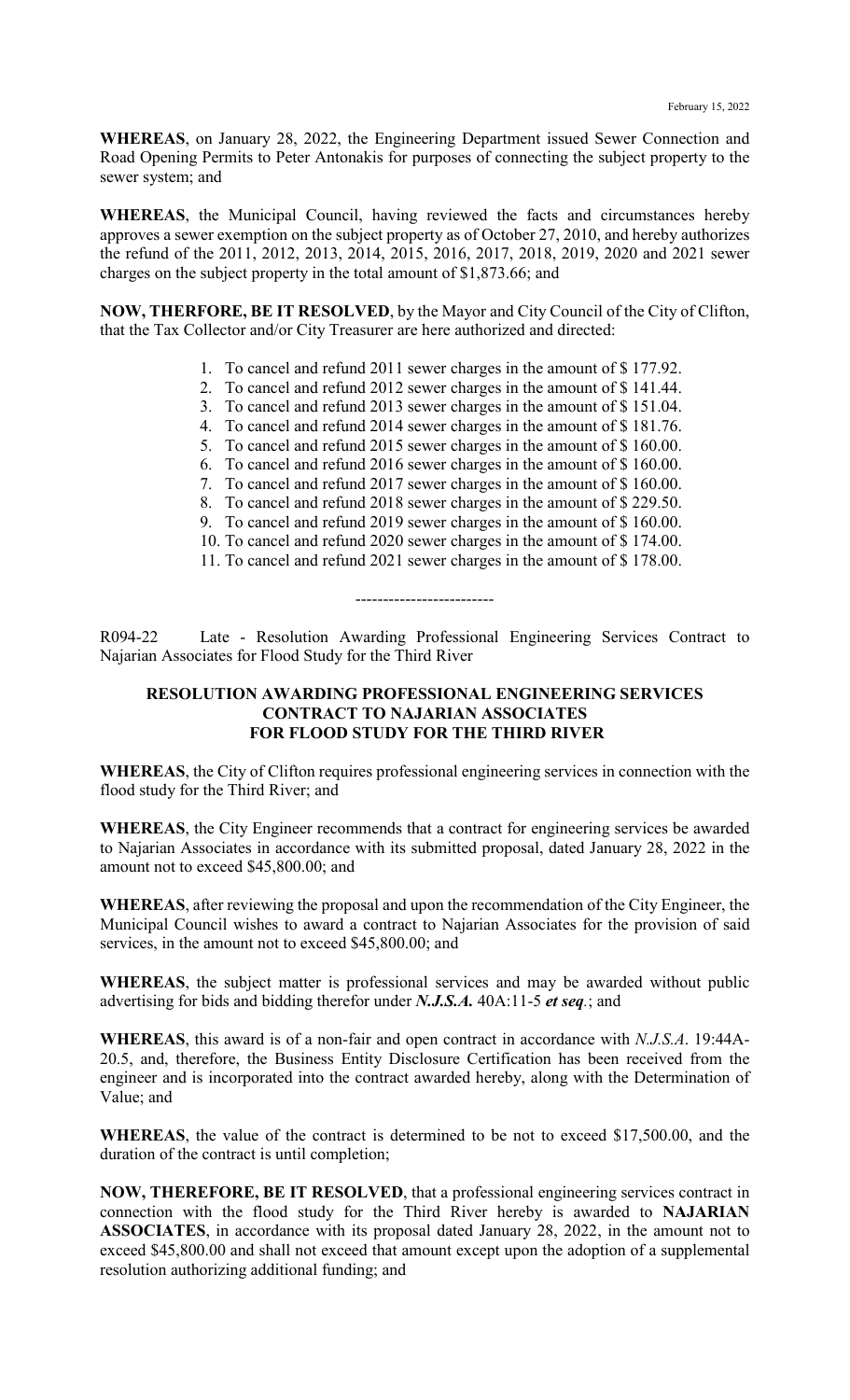**BE IT FURTHER RESOLVED**, that the Mayor and City Clerk are hereby authorized and directed to execute a contract on behalf of the City of Clifton, and that the original of this resolution and the contract above referred to be placed on file and made available for inspection at the Office of the City Clerk of the City of Clifton; and

**BE IT FURTHER RESOLVED**, that the following short notice be printed once in a legal newspaper of the City of Clifton:

# **CITY OF CLIFTON NOTICE OF CONTRACT AWARDED**

The City of Clifton has awarded a contract without competitive bidding as a professional service pursuant to *N.J.S.A.* 40:11-5(1)(a). The contract and the resolution authorizing it are available for public inspection in the Office of the City Clerk.

|           | Awarded to: Najarian Associates, Eatontown, New Jersey |
|-----------|--------------------------------------------------------|
| Services: | <b>Engineering Services</b>                            |
| Project:  | Flood Study for the Third River                        |
| Cost:     | Not to exceed \$45,800.00                              |
| Term:     | Until completion                                       |
|           |                                                        |

---------------------

R095-22 Late - Resolution Amending Resolution R618-21 Entitled "Resolution Awarding Contract for Silleck Street Drainage Improvements

# **"RESOLUTION AWARDING CONTRACT FOR SILLECK STREET DRAINAGE IMPROVEMENTS"**

**WHEREAS**, at the December 21, 2021 meeting, the Council adopted Resolution 618-21 to award a contract to John Garcia Construction of Clifton, New Jersey, the low bidder meeting the specifications for Silleck Street Drainage Improvements at a grand total bid price of \$320,787.31, in accordance with bids received on December 14, 2021; and

**WHEREAS,** subsequent to the award of this contract the City was made aware that the costs could be applied under the American Rescue Plan Act (ARPA); and

**WHEREAS**, the City therefore requests that the resolution be revised to change the account number on record from 08-215-55-953-103 to the ARPA fund line 02-213-40-723-505 and have the change memorialized as such; and

**NOW, THEREFORE, BE IT RESOLVED**, by the Mayor and Council of the City of Clifton that the aforesaid Resolution be and hereby is amended to reflect the change of account numbers from 08-215-55-953-103 to 02-213-40-723-107 in order to memorialize the use of ARPA funds for the above previously awarded Silleck Street Drainage Improvements.

-------------------------

R096-22 Late - Resolution Ratifying Proclamation of April 30, 2021 as Arbor Day in the City of Clifton

# **RESOLUTION RATIFYING PROCLAMATION OF APRIL 30, 2021 AS ARBOR DAY IN THE CITY OF CLIFTON**

**WHEREAS**, Arbor Day is celebrated nationally the last Friday in April each year; and

**WHEREAS,** in observance of this important national event, the City of Clifton, together with various service organizations and youth groups, will participate in appropriate programs throughout the City during this special month; and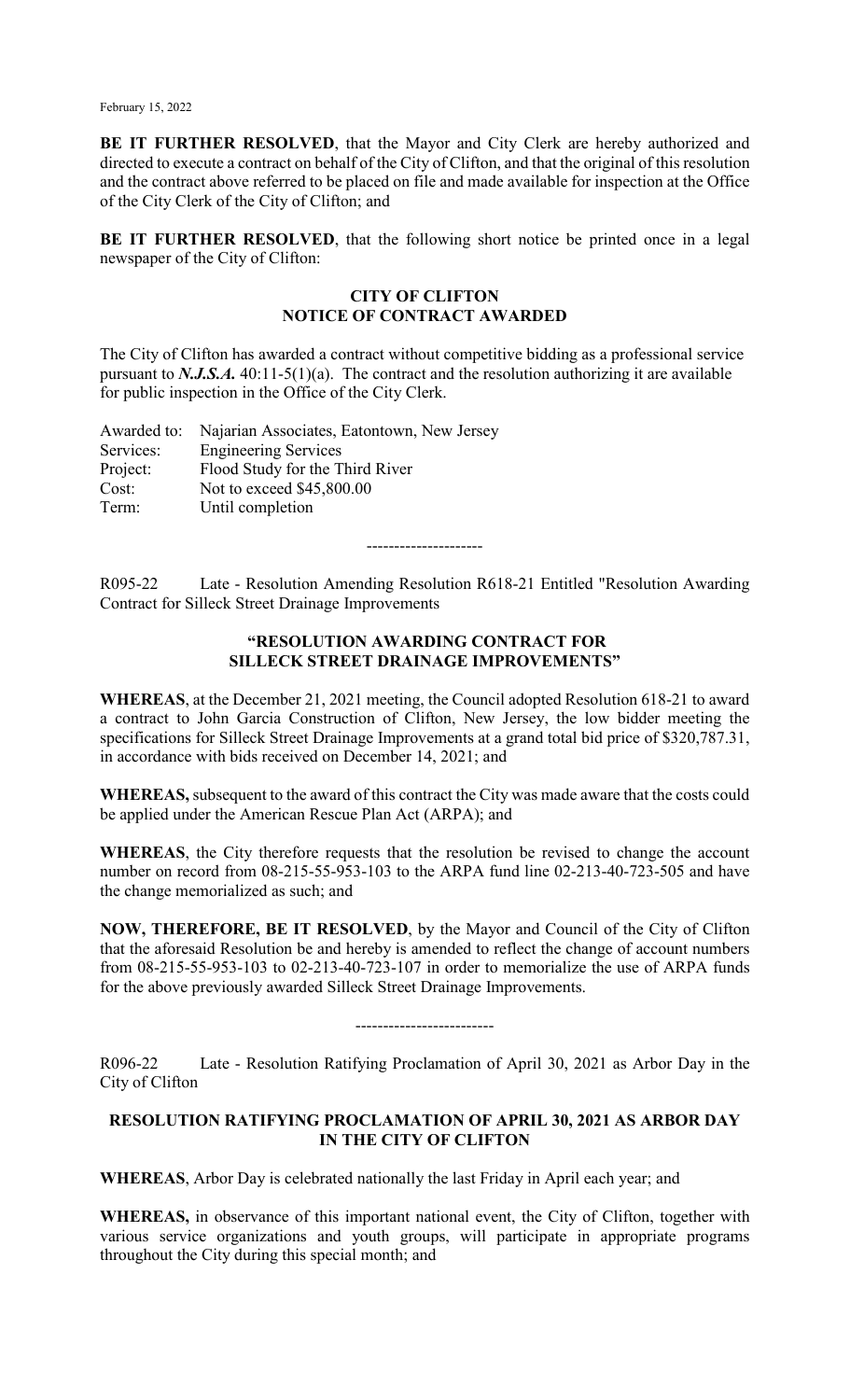**WHEREAS**, the City will be receiving 2,000 free seedlings from the New Jersey Tree Recovery Program to donate to schools and other organizations in an effort to help replace trees lost during Superstorm Sandy; and

**WHEREAS**, the City of Clifton has been recognized each year as a Tree City U.S.A. since 1997, and recognized as a Growth Award Community since 1999 with various activities to enhance the appreciation and importance of trees in Clifton and the State of New Jersey; and

**WHEREAS**, since 2008, Clifton has earned recognition as a Sterling Community by the National Arbor Day Society for having 10 or more years as a leader in the Growth Award Program; and

**WHEREAS**, over the past few years, the City of Clifton has been in partnership with the Department of Environmental Protection's Community Forestry Program, the objective of which is to plant shade trees in front of residential areas under the Cool Cities Program, and has implemented a Community Stewardship Incentive Program to further the goals and objectives of the City's Community Forest Management Plan; and

**WHEREAS**, in 2017, the City of Clifton was the recipient of the Community Stewardship Incentive Grant Program for a \$10,000 matching grant for a city-wide tree inventory, which will characterize street tree population, advise needed trees in vacant plant sites, and recommend high priority maintenance needs for street trees; and

**WHEREAS**, in 2017, the City of Clifton was the recipient of a state-wide Green Communities Achievement Award from the New Jersey Department of Environmental Protection Forest Service, New Jersey Forest Service, and the New Jersey Tree Foundation for the City's achievement in urban and community forestry; and

**WHEREAS**, in 2018, the City was the recipient of a TD Green Streets Grant for \$20,000 to plant trees in Nash Park, Hird Park and Randolph Park; and

**WHEREAS**, the City of Clifton is proud of its Liberty Elm Tree, which was planted in 2007 to coincide with both Arbor Day and the City of Clifton's 90<sup>th</sup> Anniversary and to symbolize the birth of freedom in America, and also planted another Liberty Elm in 2017 to coincide with the City's 100<sup>th</sup> Anniversary; and

**WHEREAS**, this Governing Body wishes to publicly proclaim and set aside these days for reflection on the importance of trees that everyone should endeavor to preserve;

**NOW, THEREFORE, BE IT RESOLVED**, that we, the Mayor and Members of the Municipal Council of the City of Clifton, do hereby ratify the proclamation of Friday, April 30, 2021 to be

#### **ARBOR DAY IN THE CITY OF CLIFTON**

Whereby all citizens of our community were urged to participate in programs held throughout the City during the Spring and Fall of 2021.

-------------------------

R097-22 Late - Resolution Ratifying Proclamation of April 29, 2022 as Arbor Day in the City of Clifton

#### **RESOLUTION RATIFYING PROCLAMATION OF APRIL 29, 2022 AS ARBOR DAY IN THE CITY OF CLIFTON**

**WHEREAS**, Arbor Day is celebrated nationally the last Friday in April each year; and

**WHEREAS,** in observance of this important national event, the City of Clifton, together with various service organizations and youth groups, will participate in appropriate programs throughout the City during this special month; and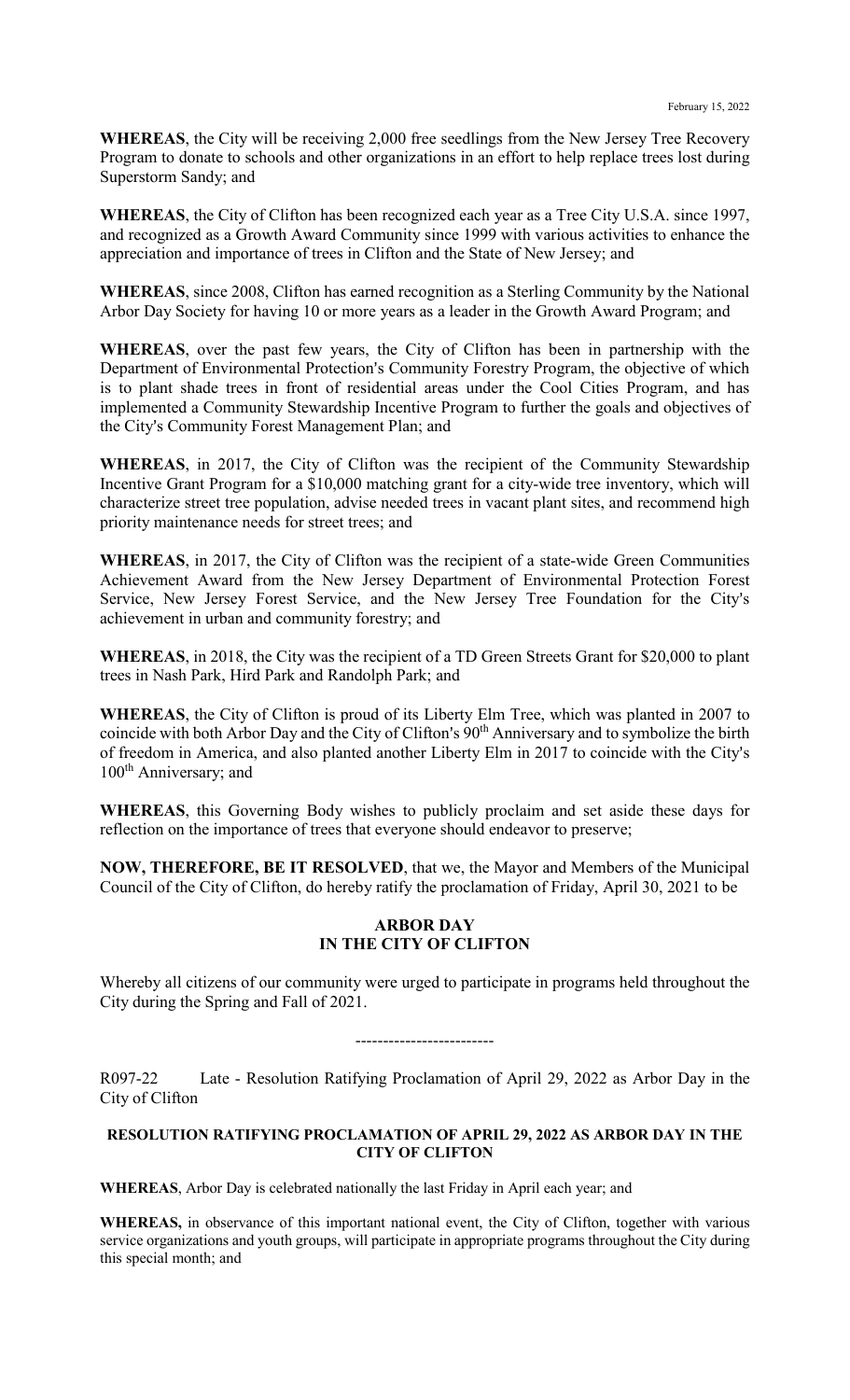**WHEREAS**, the City will be receiving 2,000 free seedlings from the New Jersey Tree Recovery Program to donate to schools and other organizations in an effort to help replace trees lost during Superstorm Sandy; and

**WHEREAS**, the City of Clifton has been recognized each year as a Tree City U.S.A. since 1997, and recognized as a Growth Award Community since 1999 with various activities to enhance the appreciation and importance of trees in Clifton and the State of New Jersey; and

**WHEREAS**, since 2008, Clifton has earned recognition as a Sterling Community by the National Arbor Day Society for having 10 or more years as a leader in the Growth Award Program; and

**WHEREAS**, over the past few years, the City of Clifton has been in partnership with the Department of Environmental Protection's Community Forestry Program, the objective of which is to plant shade trees in front of residential areas under the Cool Cities Program, and has implemented a Community Stewardship Incentive Program to further the goals and objectives of the City's Community Forest Management Plan; and

**WHEREAS**, in 2017, the City of Clifton was the recipient of the Community Stewardship Incentive Grant Program for a \$10,000 matching grant for a city-wide tree inventory, which will characterize street tree population, advise needed trees in vacant plant sites, and recommend high priority maintenance needs for street trees; and

**WHEREAS**, in 2017, the City of Clifton was the recipient of a state-wide Green Communities Achievement Award from the New Jersey Department of Environmental Protection Forest Service, New Jersey Forest Service, and the New Jersey Tree Foundation for the City's achievement in urban and community forestry; and

**WHEREAS**, in 2018, the City was the recipient of a TD Green Streets Grant for \$20,000 to plant trees in Nash Park, Hird Park and Randolph Park; and

**WHEREAS**, the City of Clifton is proud of its Liberty Elm Tree, which was planted in 2007 to coincide with both Arbor Day and the City of Clifton's 90<sup>th</sup> Anniversary and to symbolize the birth of freedom in America, and also planted another Liberty Elm in 2017 to coincide with the City's 100<sup>th</sup> Anniversary; and

**WHEREAS**, this Governing Body wishes to publicly proclaim and set aside these days for reflection on the importance of trees that everyone should endeavor to preserve;

**NOW, THEREFORE, BE IT RESOLVED**, that we, the Mayor and Members of the Municipal Council of the City of Clifton, do hereby ratify the proclamation of Friday, April 29, 2022 to be

## **ARBOR DAY IN THE CITY OF CLIFTON**

Whereby all citizens of our community were urged to participate in programs held throughout the City during the Spring and Fall of 2022.

-------------------------

R098-22 Resolution Authorizing Executive Session

## **RESOLUTION AUTHORIZING EXECUTIVE SESSION**

**WHEREAS**, the Municipal Council deems it essential in the furtherance of the public interest, to discuss, in closed session, as expressly permitted by N.J.S.A. 10:4-12, the following subject(s), to wit:

- CON- 1 DXC Technology, Co., Tenant in Parcel v. Clifton City Litigation CON- 2 Rutherford Boulevard Sewer Negotiations
- CON- 2 Rutherford Boulevard Sewer Negotiations<br>CON- 3 Sick Leave Payments Arbitration and PBA
- Sick Leave Payments Arbitration and PBA Contract

**NOW, THEREFORE, BE IT RESOLVED** that the public shall be excused and excluded from that portion of the Council's meeting to be held on February 15, 2022 at which time, said subject(s) shall be discussed.